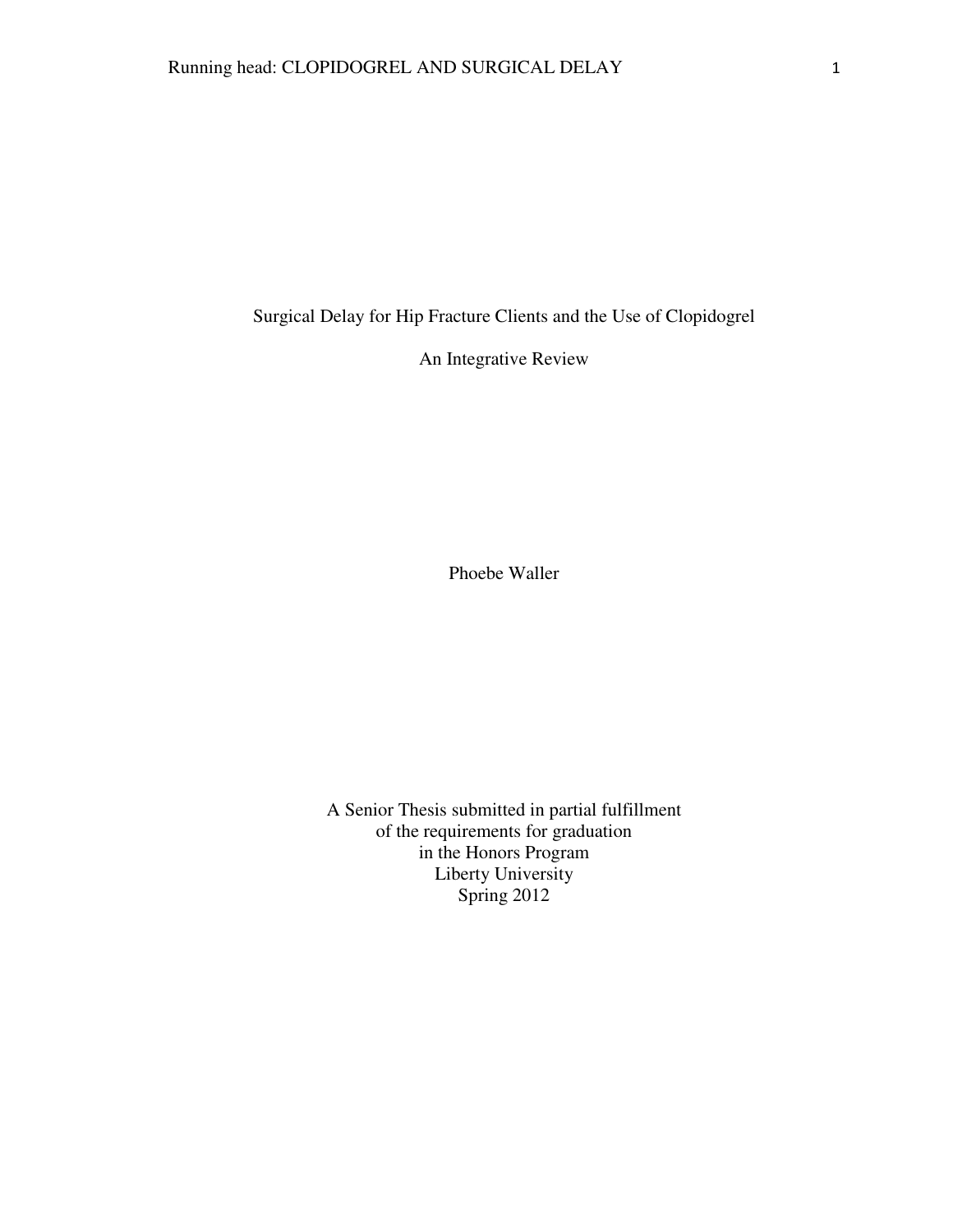Acceptance of Senior Honors Thesis

This Senior Honors Thesis is accepted in partial fulfillment of the requirements for graduation from the Honors Program of Liberty University

> Cynthia Goodrich, Ed.D. MS.N. RN Thesis Chair

\_\_\_\_\_\_\_\_\_\_\_\_\_\_\_\_\_\_\_\_\_\_\_\_\_\_\_\_\_

Chad Magnuson, Ph.D. Committee Member

\_\_\_\_\_\_\_\_\_\_\_\_\_\_\_\_\_\_\_\_\_\_\_\_\_\_\_\_\_

Terri Page, MS.N. Committee Member

\_\_\_\_\_\_\_\_\_\_\_\_\_\_\_\_\_\_\_\_\_\_\_\_\_\_\_\_\_\_

Brenda Ayres, Ph.D. Honors Director

\_\_\_\_\_\_\_\_\_\_\_\_\_\_\_\_\_\_\_\_\_\_\_\_\_\_\_\_\_\_

\_\_\_\_\_\_\_\_\_\_\_\_\_\_\_\_\_\_\_\_\_\_\_\_\_\_\_\_\_\_ Date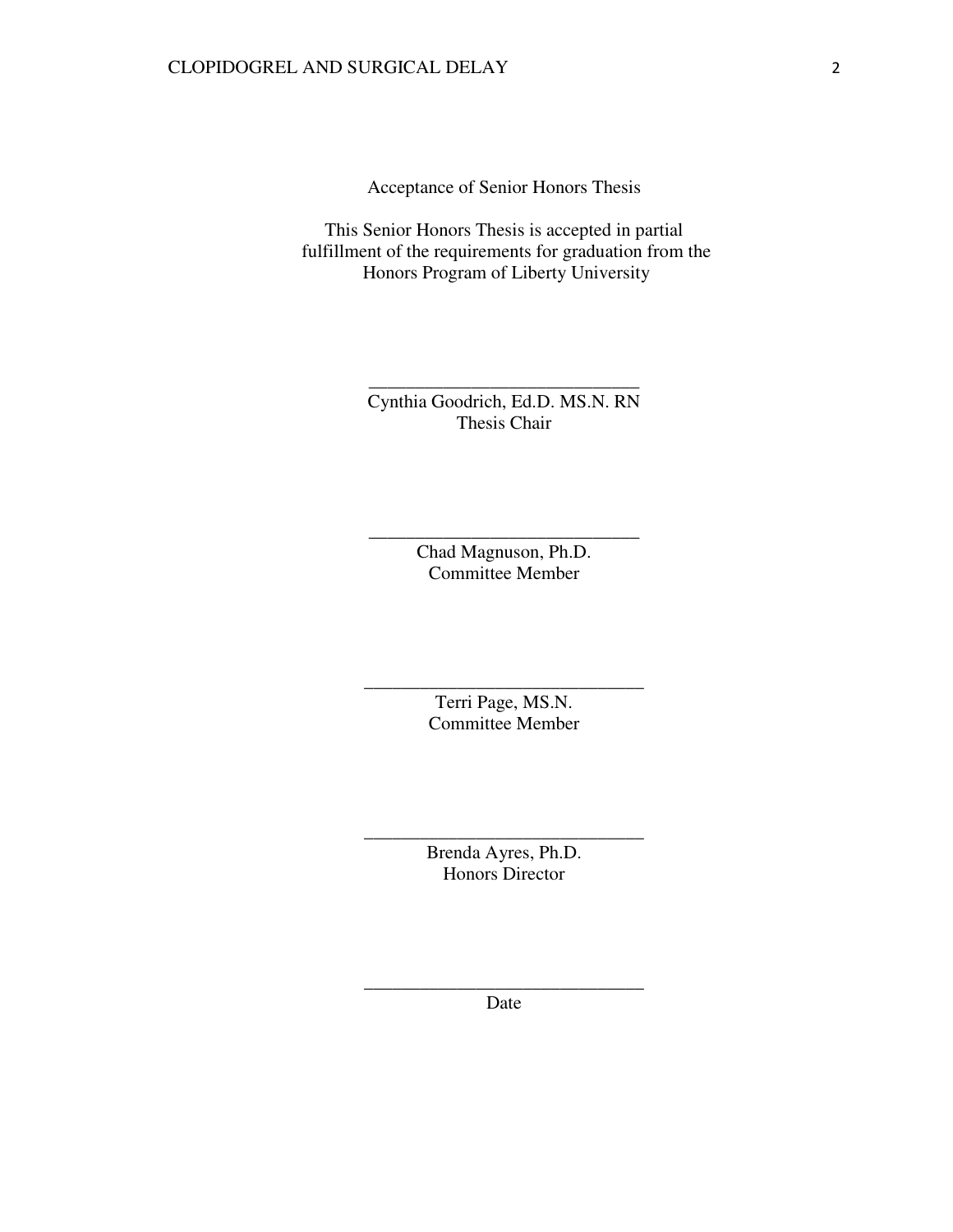### Abstract

Hip fractures in elderly patients have very high postoperative mortality rates and the number of hip fractures in the United States is expected to increase exponentially before 2030. Early surgery is essential to improve outcomes, but patients on clopidogrel (Plavix) have a high risk for increased bleeding if surgery is performed within the usual 72 hour window. This paper presents literature and research addressing the dangers of delaying surgery versus undergoing surgery before the effects of the clopidogrel are gone. Based on articles published after 2006, most researchers advocated earlier surgical intervention than previously recommended and emphasized an individualized approached based on the clients' comorbidities and susceptibilities to select postoperative complications.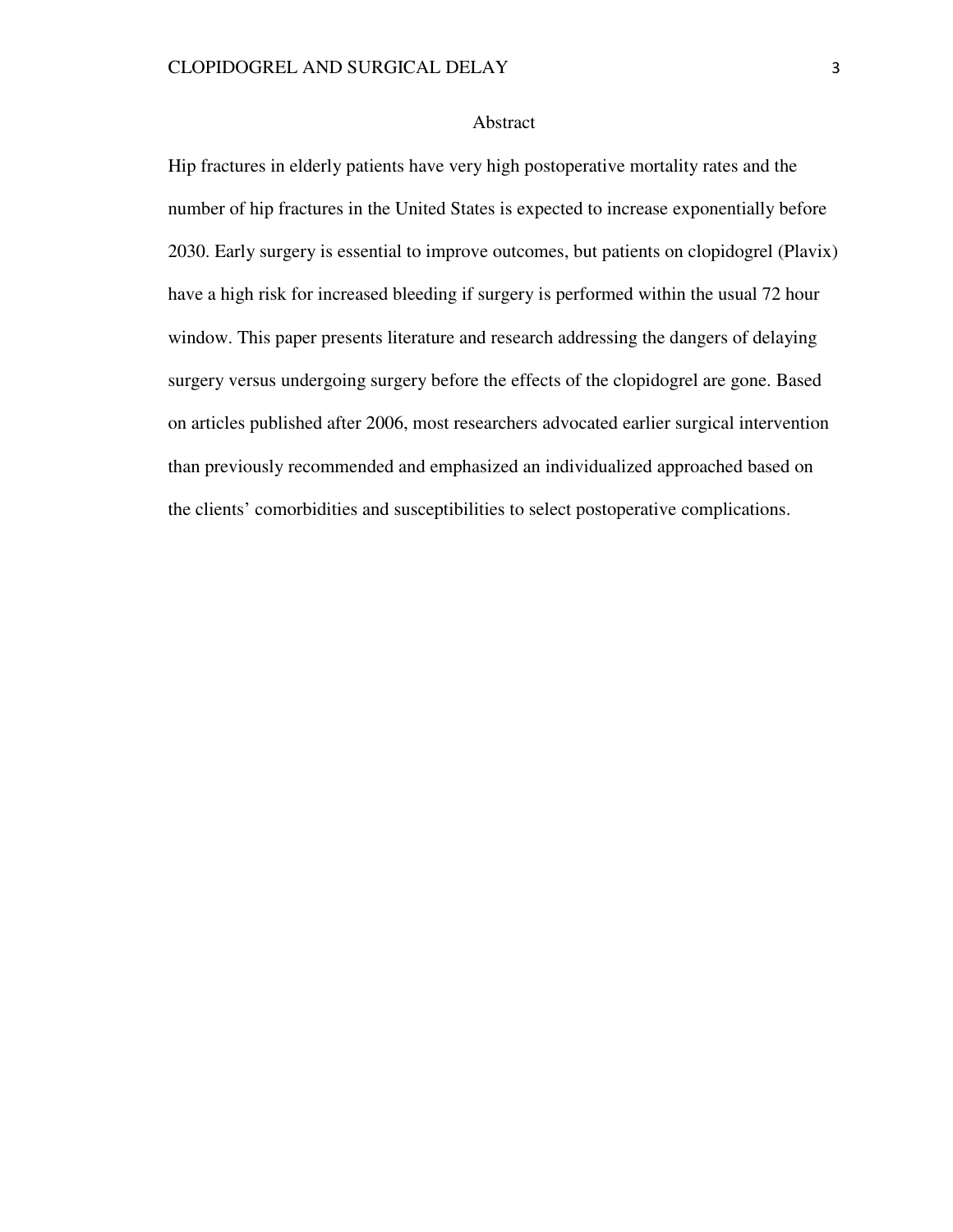Surgical Delay for Hip Fracture Clients and the Use of Clopidogrel:

### An Integrative Review

While healthcare is in demand across the country, the area most in need of medical expertise is geriatrics. According to the United States Department of Health and Human Services, people over the age of 65 represented almost 13% of the United States population in the year 2000. By 2030, that number is expected to rise to a total of 19%, an unprecedented increase (Aging Statistics, n.d.). As a result, extensive research should be focused on preparing safe and ethical care for the growing population of elderly patients (Himes, 2001).

 Medical professionals and researchers should focus their attention on common issues that arise due to population aging. Aging brings specific changes in the human body. This thesis will specifically address the issues concerning the decrease in bone density and an increased risk for thrombosis. Low bone density can cause pathological fractures in these clients and severely limit their mobility. Hip fractures, or proximal fractures of the femur, are the most debilitating of these fractures with a mortality rate that may be as high as 23% to 32% within a year after surgical repair, especially if surgery is delayed for any reason (Shiga, Wajima, & Ohe, 2008). Mortalities are usually due to the fact that elderly patients present with a variety of comorbidities (Marks, Allergrant, MacKenzie, & Lane, 2003).

 Elderly patients usually present a number of risk factors for surgical complications, including cardiovascular conditions. In recent years, the anticoagulant clopidogrel (Plavix) has been increasingly used to treat patients who have undergone a cardiac catheterization, stent placements, and other cardiovascular indications (Chassot,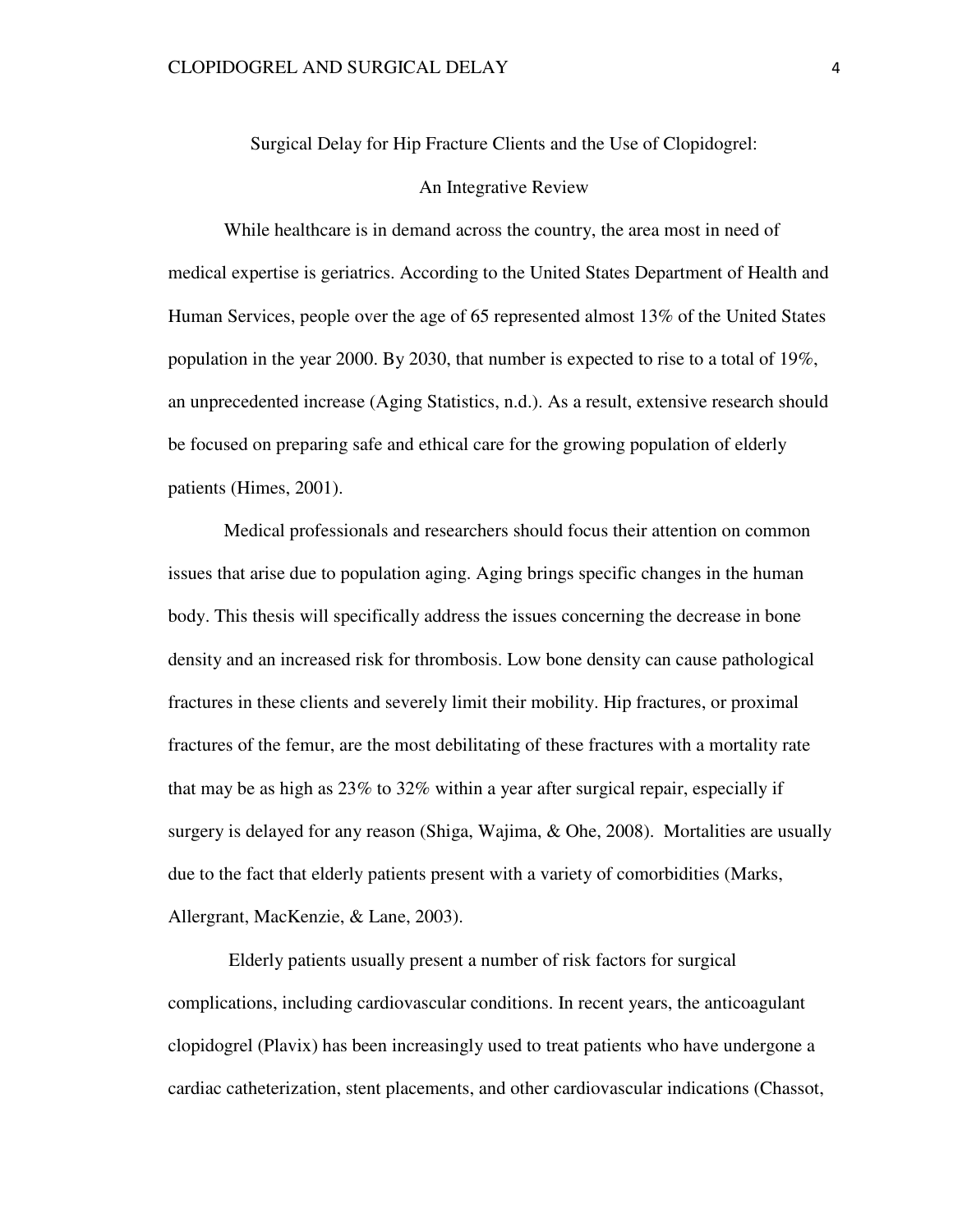Delabays, & Spahn, 2007). Clopidogrel is different than other common anticoagulants in that its effects on coagulation are irreversible. The manufacturers of Plavix®, Bristol Myers Squibb, recommend that the medication be discontinued a minimum of seven days prior to any surgery to allow the body to replace affected platelets with new platelets, but this is not specific to the needs of patients with hip fractures (Joseph, Pillai, & Bramley, 2007).

Orthopedic surgeons disagree over which approach is the best for hip fracture patients on clopidogrel. The risks of perioperative bleeding must be weighed against the risk of thrombosis. The risk of thrombotic complications in orthopedic surgeries is higher than most other types (Joseph et al., 2007). Studies have been conducted to determine current practices and compare patient outcomes. The purpose of this review is to examine current literature to determine possible means of improving patient outcome for elderly clients undergoing hip fracture repair while taking clopidogrel.

#### **Method**

The articles included in this integrated review come from the following databases: Academic Search Complete, Academic One File, ProQuest Central, ScienceDirect College Edition, CINAHL, Health Source: Nursing/Academic, PubMed and MEDLINE. Other articles were found by an internet search for scholarly resources. All articles are published in peer reviewed journals within the last five years. The articles consisted of two level III non-experiemental studies describing current practice, eight level III retrospective studies comparing past patients, three level II prospective cohort studies also comparing patints, one literature review, and one level IV letter to the editor.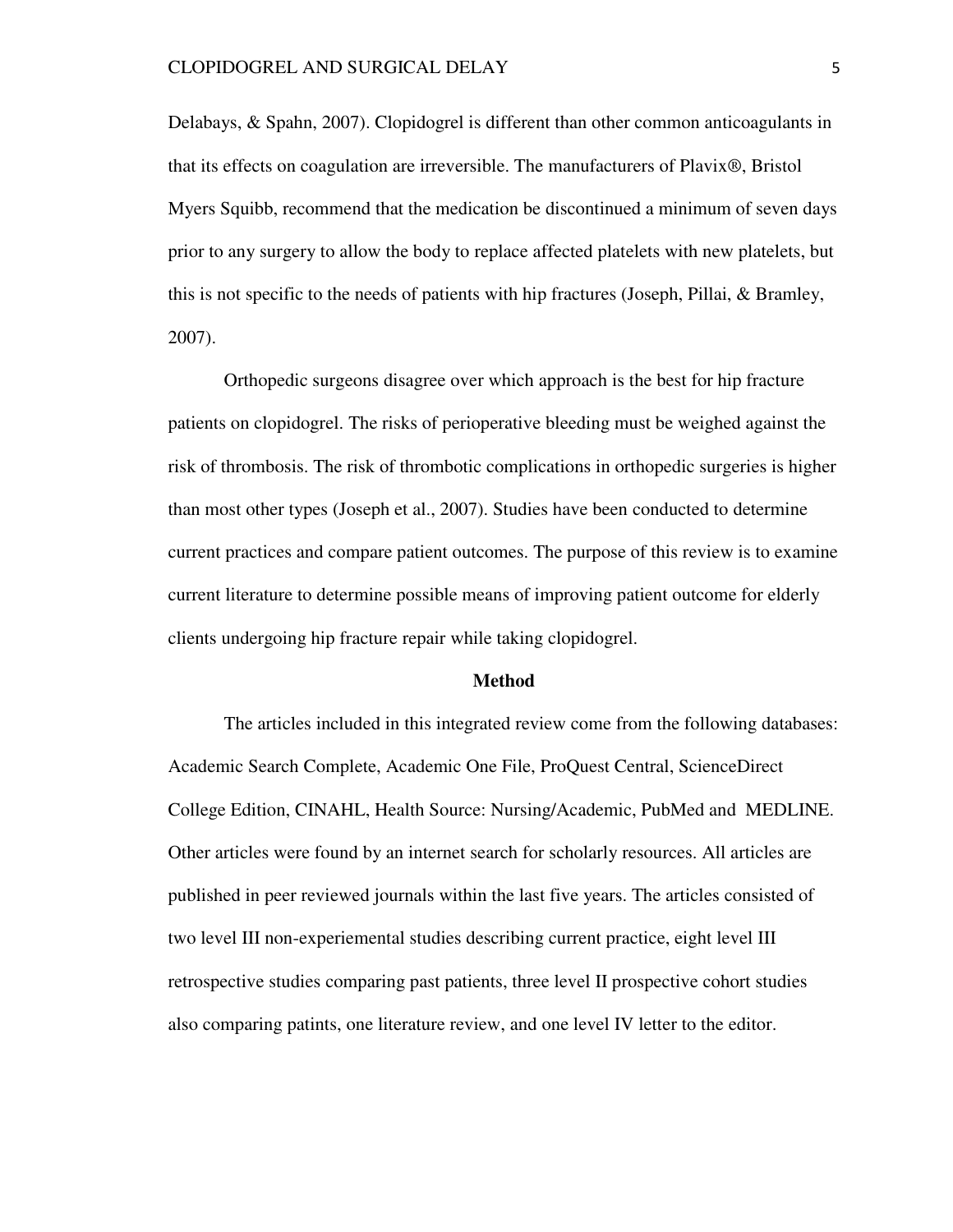Issues affecting the mortality rates of patients with fractures were researched and the recent theme of patients on clopidogrel became apparent as a topic worth reviewing. The articles were chosen based on their relevance to the research question. The question that this thesis discusses is what is the safest protocol for patients on clopidogrel who need proximal femur fracture repairs? The articles discussed various aspects of the dilemma including when or if to stop clopidogrel, how long to postpone surgery, and risks associated with each action. Articles not addressing clopidogrel and orthopedic surgeries may be referenced but were not included in the integrative review.

### **Recent Use of Clopidogrel**

When clopidogrel was first developed, it somewhat replaced the other two anticoagulants in its class, ticlopidine and prasugrel, because it was more potent and had fewer side effects. These three medications are known as thienopyridine prodrugs and they deactivate platelets (Becker & Spencer, 2006). Clopidogrel is taken orally and is absorbed in the intestines. The drug must go through a two-step metabolism by the liver (Figure 1), because the agent that actually deactivates the platelets is a carboxylic acid



(Yin & Miyata, 2011) Figure 1 Clopidogrel Metabolism

 (Giusti, Gori, Marcucci, Saracini, Vestrini, & Abbate, 2010). The active metabolite peaks in the blood stream in about an hour (Becker & Spencer, 2006) and binds to the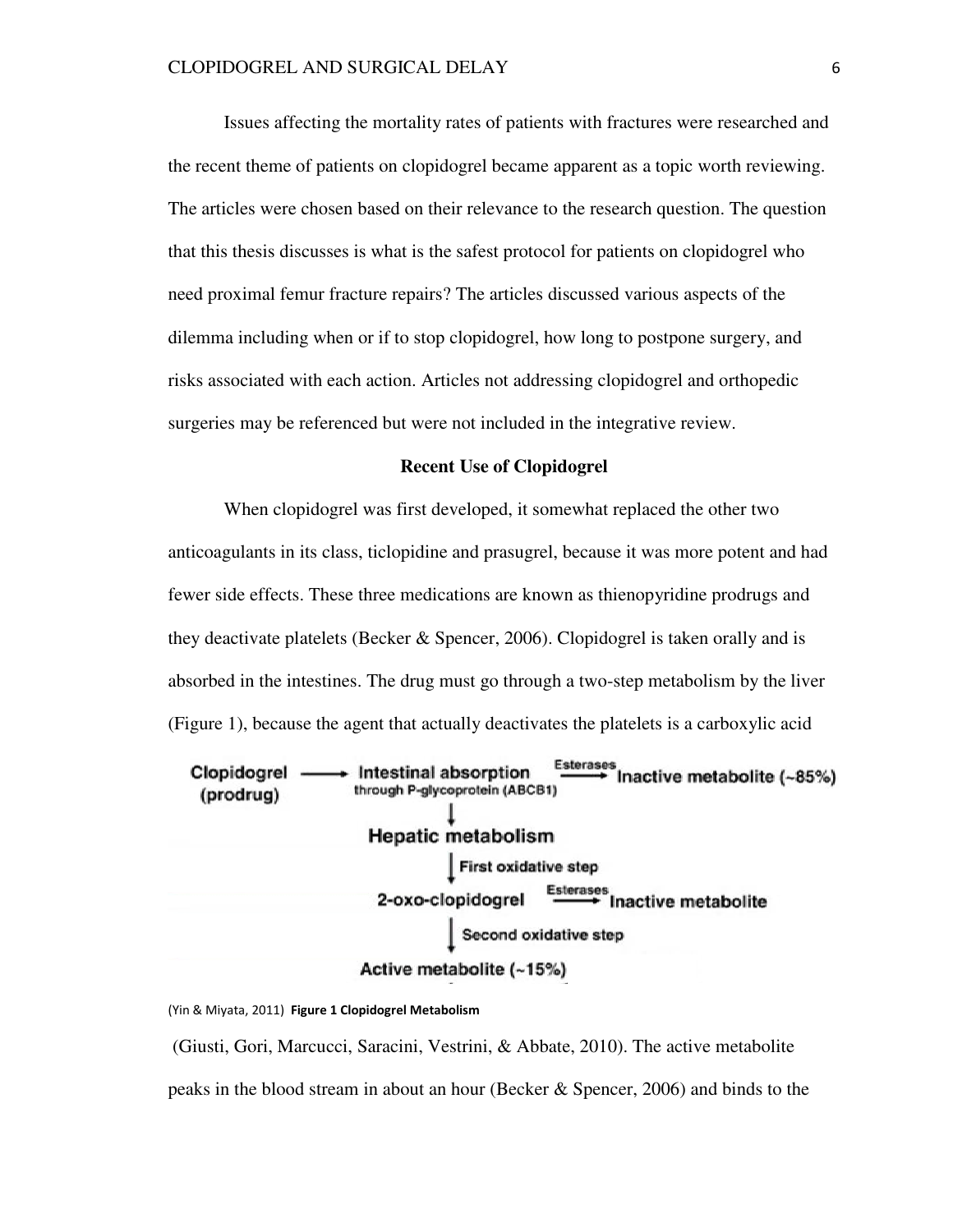P2Y12 receptor of the platelet to stop the activation process involving adenosine diphosphate (ADP). Once the carboxylic acid has bound to the P2Y12 receptor, it remains there until the platelet enters the spleen to be destroyed (Giusti et al., 2010).

The nature of clopidogrel's mechanism of action makes the therapeutic effect of clopidogrel irreversible and the patient must wait until his or her body manufactures more platelets that have not been chemically altered by clopidogrel. Regular 75 mg doses of clopidogrel inhibit 40-60% of the platelets. The half- life of the metabolite is 7.7 hours and it takes five days for all of the metabolite to be excreted through the kidneys and intestines (Becker & Spencer, 2006, p. 86). Thus, special attention is required when taking patients off clopidogrel therapy to ensure that the effect of the medication is sufficiently cleared (Grujic & Martin, 2009).

Clopidogrel usurps both ticlopidine and prasugrel based on potency (it is 100 times more powerful than ticlopidine) and side effects. The most common side effects are bleeding, bruising, diarrhea, abdominal pain, and dyspepsia. Serious but less common side effects include thrombocytopenia, leucopenia, neutropenia, eosinophilia, thrombotic thrombocytopenic purpura (TTP), aplastic anemia, pancytopenia, agranulocytosis, granulocytopenia, anemia, serum sickness, anaphylactoid reactions, hallucinations, confusion, paresthesia, taste disturbances, vertigo, vasculitis, hypotension, bronchospasm, interstitial pneumonitis, gastric and duodenal ulcers, vomiting, constipation, pancreatitis, colitis, stomatitis, acute liver failure, hepatitis, Stevens Johnson syndrome, arthritis, myalgia, and glomerulonephritis (Plavix 75mg, 2012). Clopidogrel would be contraindicated in patients with hypersensitivity, severe liver impairment, and recent or active bleeding (Plavix 75mg, 2012). Many of the hematological side effects of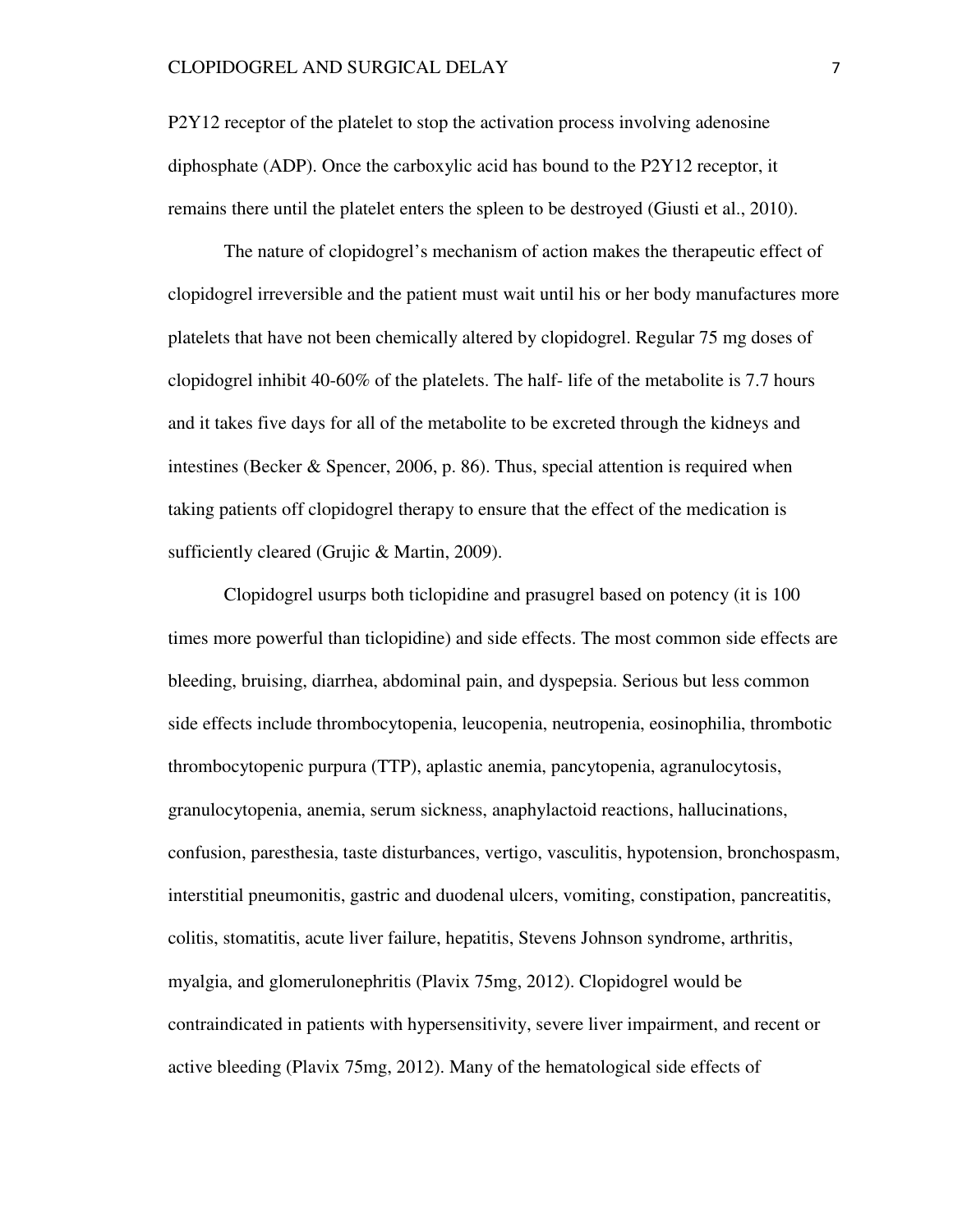clopidogrel are seen more rarely and less severely than those associated with ticlopidine, which may be due to the fact that the metabolite of clopidogrel does not continue to accumulate in the blood stream like the metabolite of ticlopidine. It also offers fewer gastrointestinal side effects than high doses of aspirin (Becker & Spencer, 2006, p. 87).

According to Becker and Spencer's book (2006), *Fibrinolytic and Antithrombotic Therapy : Theory, Practice, and Management*, studies have shown that clopidogrel is effective in preventing acute coronary syndrome, cerebrovascular accidents, and tissue ischemia related to vascular disease. Clopidogrel therapy, often started with a loading dose of 300 mg after thromboembolitic events, is usually combined with aspirin. This combination was shown to improve outcomes in patients having a coronary artery stent placed more than ticlopidine or clopidogrel alone. Clopidogrel with aspirin reduced the risk of mortality by 20% in patients with unstable angina who received a loading dose and prolonged anticoagulant therapy (Becker & Spencer, 2006, p. 90). The use of clopidogrel is expected to increase due to the accumulation of research showing its therapeutic qualities and due to the rapidly aging population (Butt & Aspros, 2009).

#### **Hip Fractures**

Orthopedic surgery encompasses a vast array of corrective and preventive

(Oxford Medicine Online)



surgeries affecting the musculoskeletal system (Carmichael, 2003). Joint replacements, arthritis, and fractures are all aspects of

orthopedics. Many of the

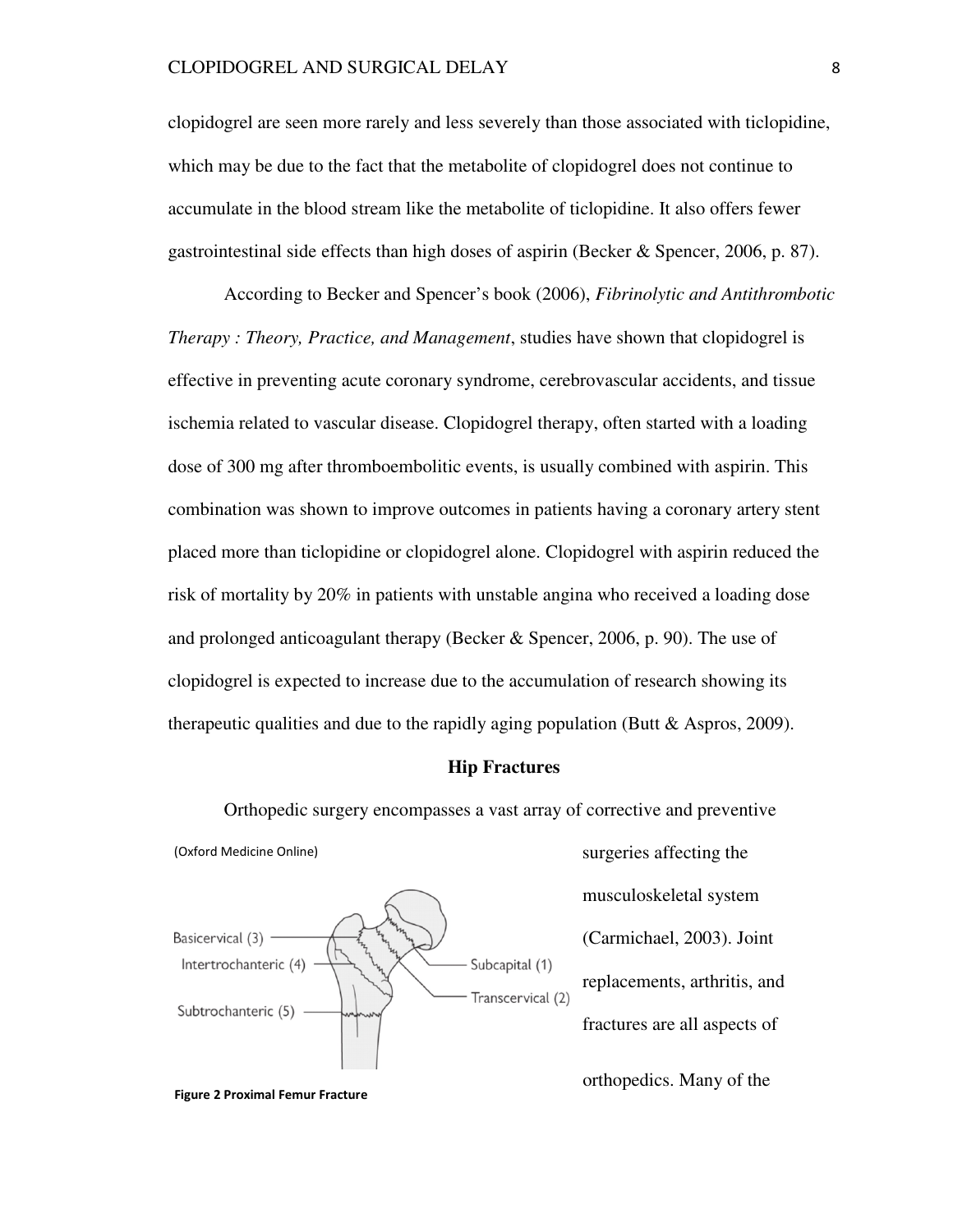infirmities are not immediately life-threatening and most of the risks are associated with the surgical implications that come about after the hip is repaired and the patient treated. Hip fractures are different, especially in the elderly. An extremely high rate of mortality with one year of surgical correction is associated with elderly patients who sustain a hip fracture (Shiga et al., 2008). Approximately 350,000 hip fractures occur every year in the United States in patients over the age of 65 and that number is expected to double by 2050 (Sterling, 2011). With such remarkable numbers, it is important to understand proper treatment and secure as many positive outcomes as possible (Himes, 2001).

Hip fractures are defined as proximal femur fractures. The femoral neck, trochanters, and the femoral head are all at the proximal end of the femur and considered part of the hip joint (Banik & Dharmarajan, 2006). Fracture can occur in several places (Figure 2) and the location is a factor in the type of internal fixation required. Subtrochanteric fractures are the least common. Blood supply to the femur comes from the femoral circumflex artery, but the head is specifically by the ligamentum teres. The ligamentum teres alone, however, is not adequate to provide blood and oxygen to the head of the femur. If the blood supply is interrupted due to the fracture, the head of the femur may become ischemic, sustaining irreversible tissue damage and increasing local inflammation (Banik & Dharmarajan, 2006).

 A hip fracture is diagnosed definitively with an MRI but several assessments and evaluations can be performed to ascertain a probable hip fracture and complications prior to surgery (Banik & Dharmarajan, 2006). It is essential to obtain a thorough patient history, including circumstances surrounding the break, to determine if the fracture is the result of a disease process such as cancer or osteoporosis, if it is the result of accidental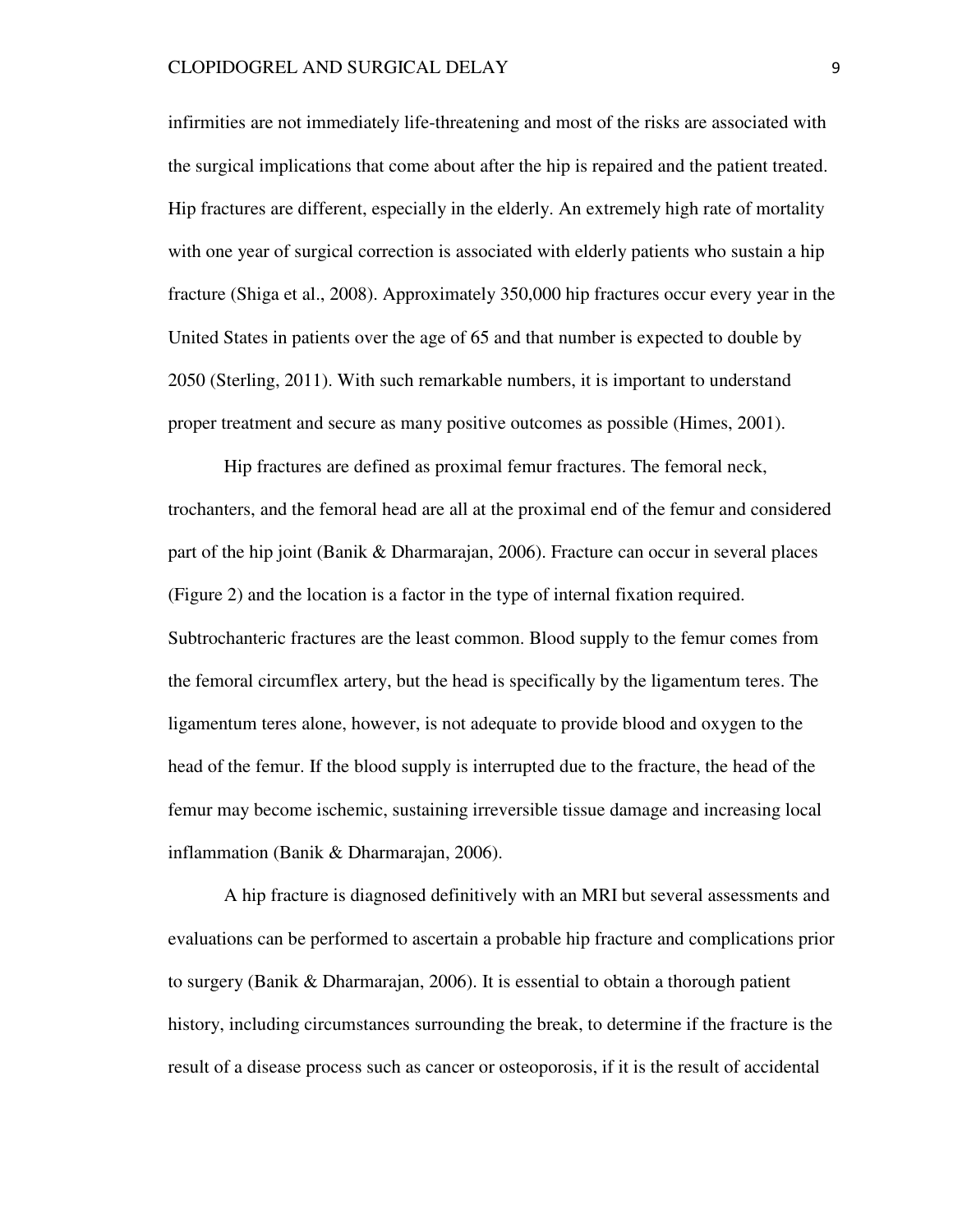trauma, or if, in some cases, it could be the result of abuse. It is also important to understand the patient's level of mobility prior to the fracture so that rehabilitation goals can help the patient return to his or her baseline. A mental exam is also important because patients, especially elderly clients, may experience an acute change in cognition. Physical signs of a hip fracture include thigh pain when lifting the leg or palpating the femur, deformity, and differing limb lengths. X-rays are helpful when diagnosing hip fractures, but an MRI may show a fracture that was not seen on an X-ray (Banik & Dharmarajan, 2006). After diagnosis, tests should performed to determine possible complications so they can be corrected before surgery if possible. According to Koval (2004), these "include an electrocardiogram (EKG), urinalysis, and basic blood work (complete blood cell count [CBC], electrolyte levels, and coagulation profile)" and more tests should be performed if cardiac or pulmonary risk factors are present (p. 182).

 To minimize the possibility of complications before and after the surgery, nursing care should include deep vein thrombosis (DVT) propylaxis, aggressive pain management, and thorough skin care (Koval, 2004). If surgery cannot take place immediately, patients will be put on an anticoagulant that has easily reversible effects and can be discontinued the day before surgery (Banik & Dharmarajan, 2006) such as low molecular weight heparin (Lovenox) (Koval, 2004). Compression stockings or sequential compression devices (SCDs) should be ordered as mechanical DVT prevention and if the doctor has appraised the fracture as stable, the patient should be turned every two hours using the log-rolling method (maintaining skeletal alignment). To prevent skin breakdown, meticulous attention must be given to toileting needs and personal hygiene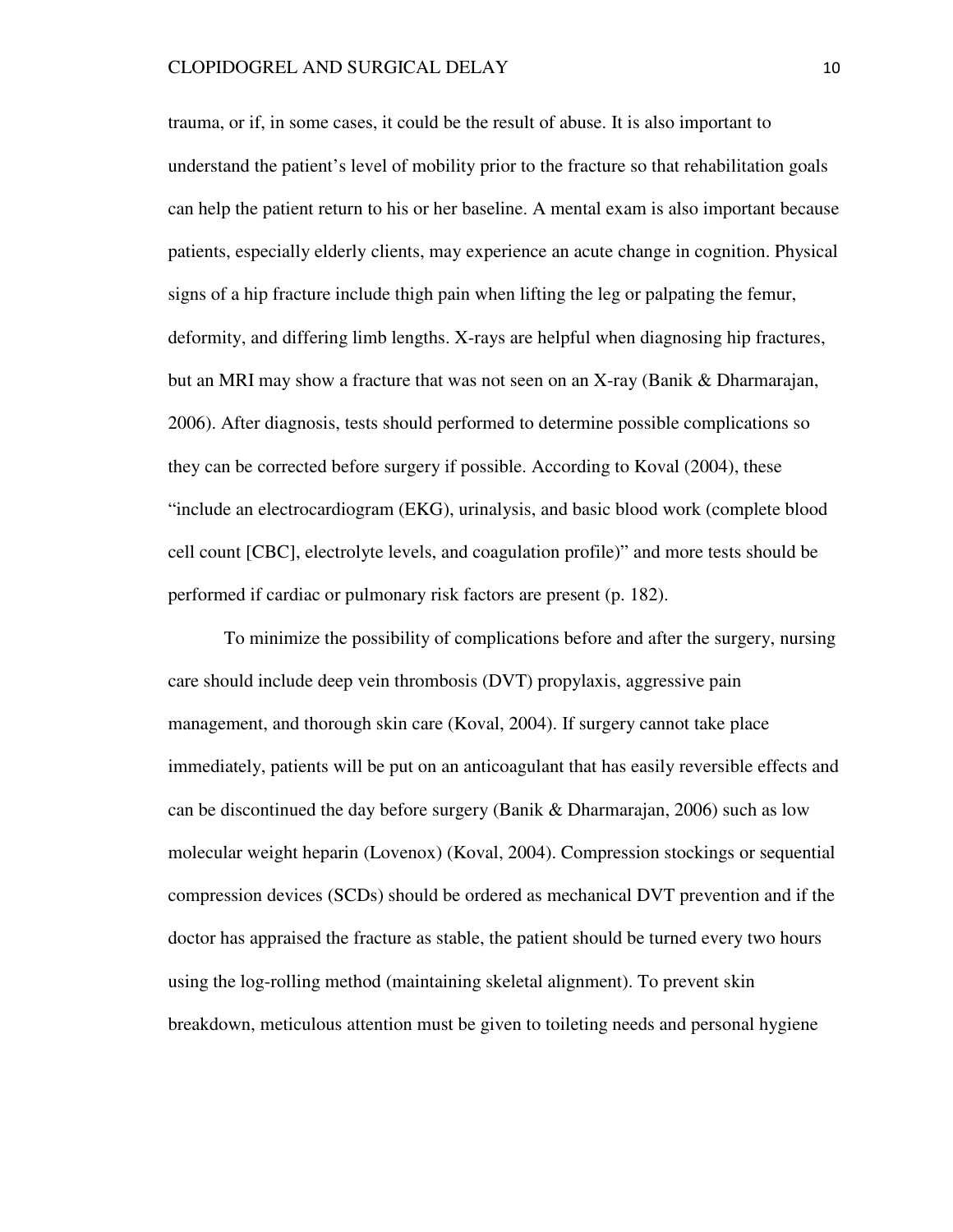(Koval, 2004). Modifiable risk factors individual to each patient should be corrected if possible (Banik & Dharmarajan, 2006).

 Major risk factors for hip fractures are associated with bone density. Thin Caucasian women over the age of 80 are at the greatest risk. Patients prone to falls or with a family history of hip fractures are at risk as well. Some of the most common risk factors are smoking, a sedentary lifestyle, alcohol abuse, and a poor diet (Forciea, Schwab, Raziano, & Lavizzo-Mourey, 2004, p. 80). Osteoporosis often causes pathological fractures as well (Forciea et al., 2003, p. 86)

Surgery to correct a hip fracture is either an internal fixation or an arthroplasty. In an internal fixation, surgeons reduce or realign the fracture under fluoroscopic imaging and place screws, and plates to stabilize the fracture. At times, an open reduction is required, but blood loss should be minimized if possible. If the head of the femur is not viable – a common problem in elderly patients – an arthroplasty (or joint replacement) is usually required (Skinner, 2003, p. 146). If the acetabulum (the hip portion of the pelvis) is intact, a hemiarthroplasty is possible, replacing only the head of the femur (Skinner, 2003, p. 394). If the fracture extends and damages the pelvis, however, a total hip arthroplasty is necessary (Skinner, 2003, p. 146).

#### **Special Considerations for Elderly Patients**

 Elderly patients are more sensitive to medications and surgical trauma than younger patients. Metabolic changes in the patient can alter the patient's response to medications, requiring differing doses and specific interventions (Forciea et al., 2004, p. 29). Fifty percent of clopidogrel is excreted through the kidneys (Becker & Spencer, 2006, p. 86), but the kidneys are one of many areas that are affected by age (Forciea et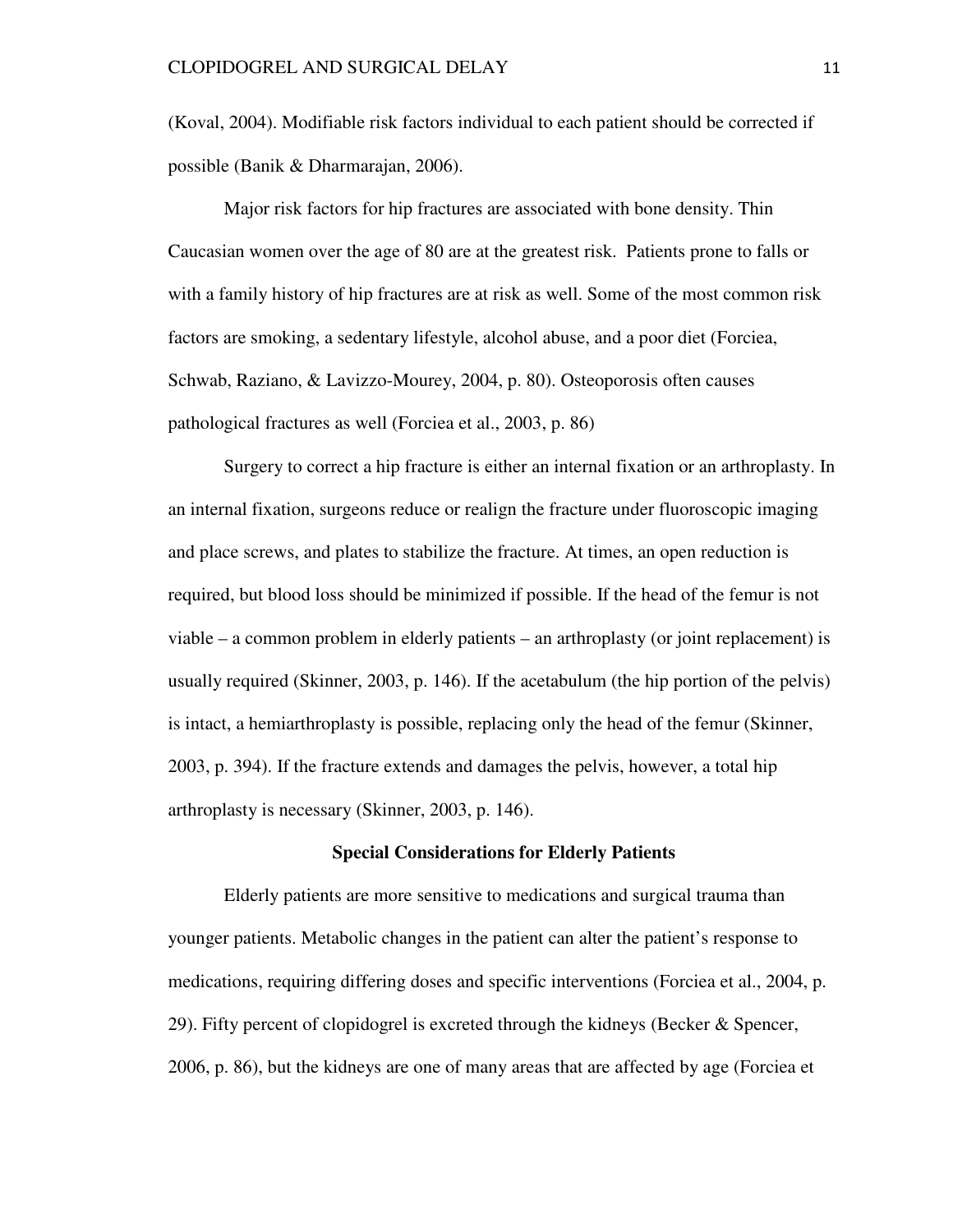al., 2004, p. 29). Surgical mortality correlated directly to the age of the client as well (Forciea et al., 2004, p. 241).

### **Clopidogrel**

 Between the age of 30 and 80 years, the kidney loses 20-25% of its mass. Stenosis of the renal blood vessels (considered a normal aspect of aging) leads to loss of pressure regulation in the kidneys which can lead to damage in the nephrons, the functional component of the kidney. The glomerular filtration rate (GFR), used to measure kidney function, decreases gradually throughout adulthood but begins to deteriorate much more rapidly in the later years. If the kidneys are no longer as efficient as they were, clopidogrel will not be excreted from the body as rapidly and the anticoagulant effect will remain longer. The patient's GFR should be measured using creatinine clearance rather than serum creatinine alone due to the fact that elderly patients may have normal levels of serum creatinine but still present with kidney failure (Forciea et al., 2004, p. 29).

 Elderly men and women also have changes in liver function which affects the way clopidogrel is metabolized. Because clopidogrel must be metabolized to be effective, decreased liver function could delay or minimize the effect of the medication. The liver shrinks with age and blood supply may decrease by 35-40%. This significantly affects the rate of drug metabolism and will both decrease the potency and prolong the effect of the drug (Forciea et al., 2004, p. 30). More precisely, clopidogrel's half-life may be two to three times longer in elderly patients (Desager, 1994).

#### **Surgical Outcomes**

 The elderly population is much more likely to require surgical correction of a fracture. Because of common comorbidities, they are also more likely to sustain a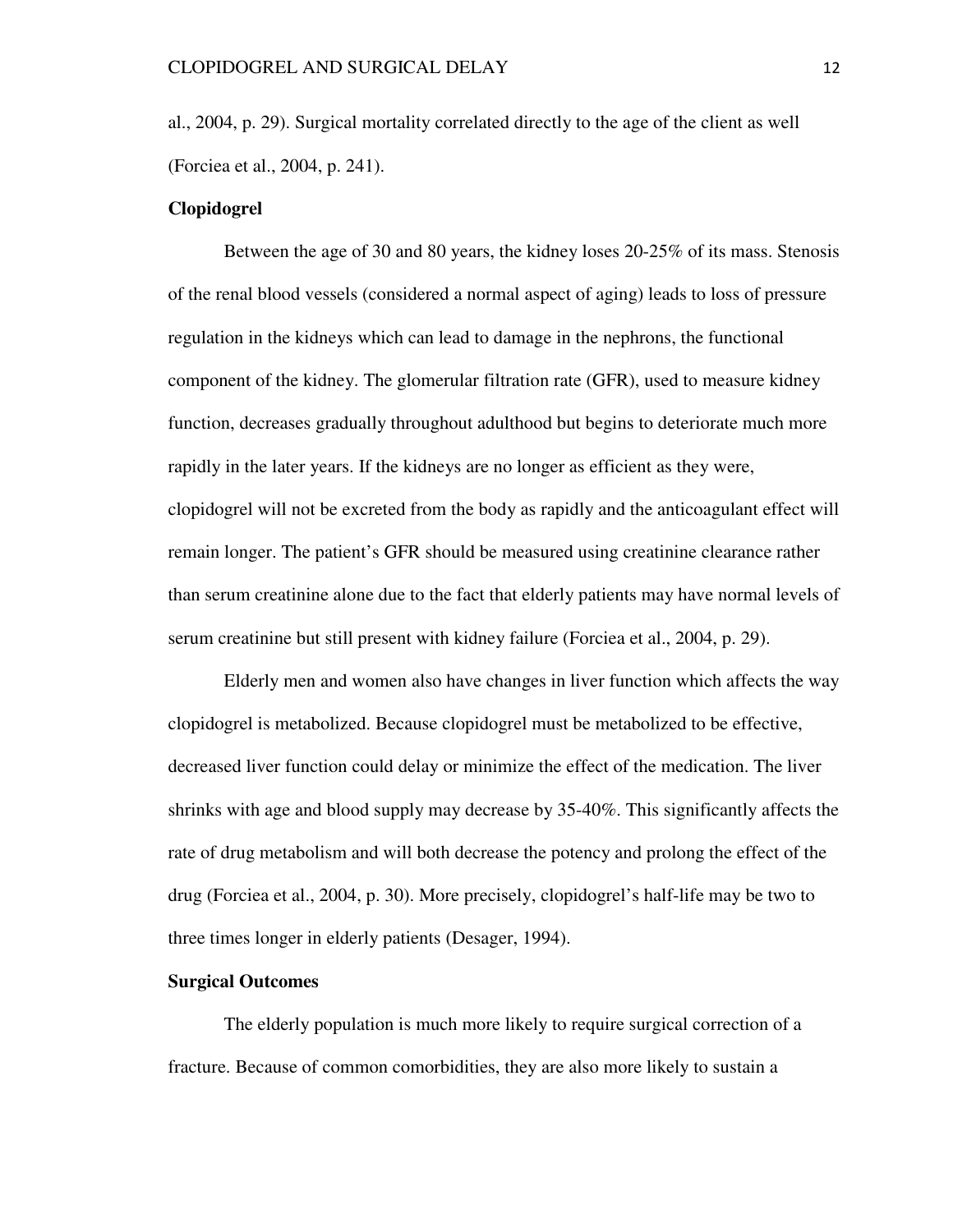fracture. Sadly, they are more likely to develop complications or die as a result of surgery. The increased morbidity and mortality associated with surgery, however, is due to the high incidence of comorbidities in this demographic (Forciea et al., 2004, p. 241), so this is a vicious cycle that can only be interrupted by careful prevention of modifiable risk factors.

 Comorbidities must be identified as soon as possible and treated to prevent complications during and after surgery. Patients with pulmonary conditions should be encouraged to cough and deep breathe before and after surgery. Bronchodilators may be indicated and prescribed to promote oxygenation (Forciea et al., 2004, p. 245). Patients with cardiovascular comorbidities will need special attention to thromboembolism prophylaxis due to reduced circulation and a possible echocardiogram to determine the strength of the heart before surgery (Forciea et al., 2004, p. 246). Antibiotic therapy is recommended due to decreased immunological function secondary to age. An important note must be made concerning anesthesia during the surgery: regional or spinal anesthesia is generally considered the safer procedure. However, certain anticoagulants may cause a spinal hematoma if an epidural is performed. Therefore, based on coagulation studies, general anesthesia may be considered the better choice for certain patients at a high risk for spinal hematomas (Mercado & Petty, 2003). As mentioned before concerning clopidogrel, elderly patients may have a more difficult time metabolizing the medications used for anesthesia and sedation, requiring that they be closely observed (Klotz, 2009).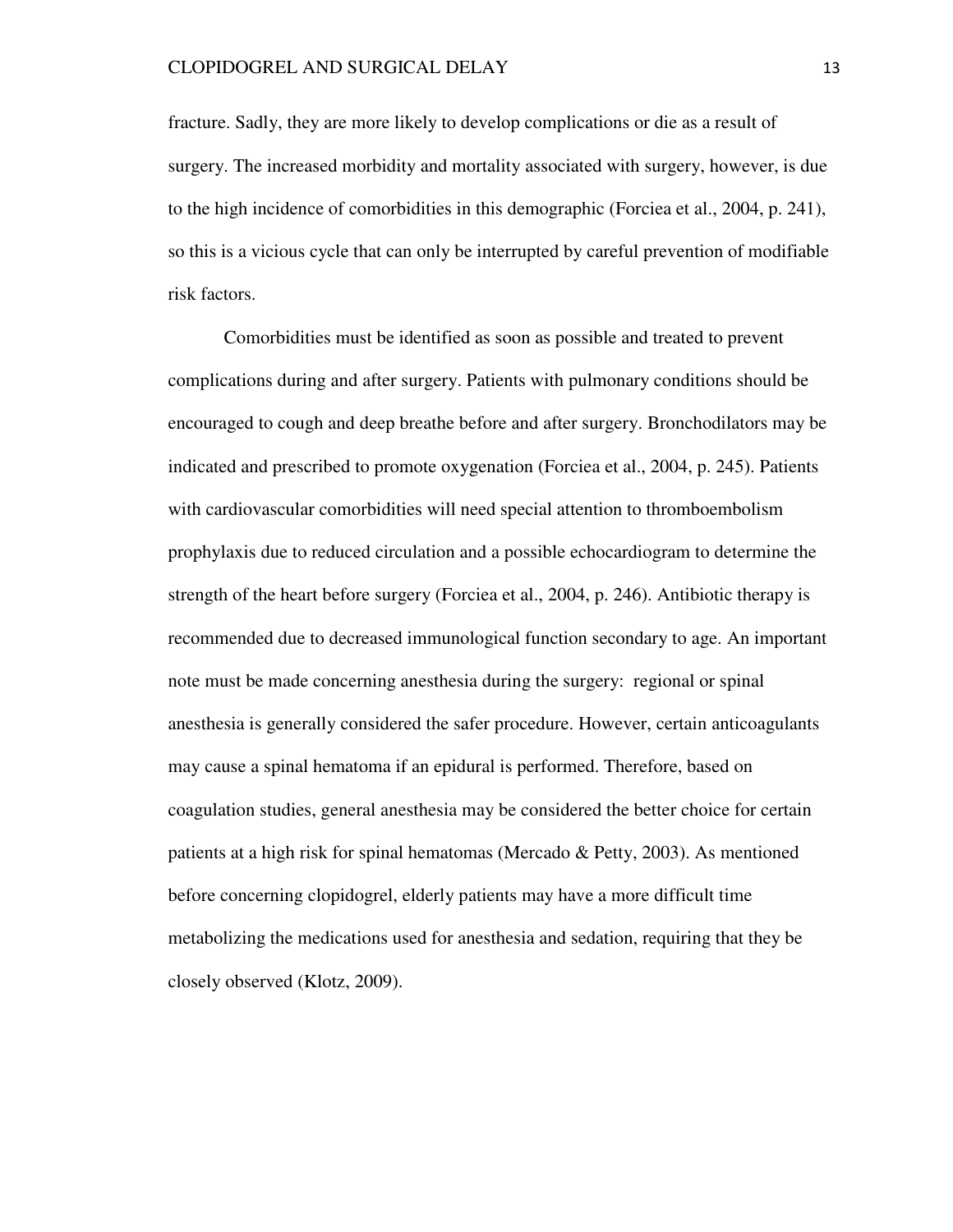### **Surgical Delay**

 A clear correlation between surgical delay and morbidity has been established in elderly patients and the morbidities arise primarily due to prolonged immobility (Shiga et al., 2008). Performing early surgery to repair hip fractures decreased the hospital stay, decreased pressure sores (Leung, Lau, Kwan, Chow, & Kung, 2010), resulted in fewer cases of pneumonia (Simunovic, Devereaux, & Bhandari, 2010), and decreased incidence of thromboembolitic complications (Smith, Parvizi, & Purtill, 2011). Surgical delay and mortality has been controversial as many of the mortalities were caused by the comorbidity that delayed the surgery (Vidán, Sánchez, Gracia, Marañón, Vaquero, & Serra, 2011). One of the main causes of descepancy, though, remains the definitely of early surgery versus delayed surgery (Simunovic et al., 2010).

## **Length of Stay**

According to Khan, Kalra, Khanna, Thiruvengada, and Parker (2009), not only does delaying surgery prolong the pain and discomfort of the injury, it most likely prolongs the patient's hospital stay. Naturally, if surgery is delayed a certain number of days, the patient will remain in the hospital for those days, but studies have shown that the recovery time in the hospital is prolonged as well (Leung et al., 2010). The study conducted by Vidan et al. (2010) showed surgical delay longer than five days was associated with a longer hospital stay and Siegmeth, Gurusamy, and Parker (2005) found that patients stayed 10.9 days longer postoperatively if the surgery was postponed longer than 48 hours. Some studies have shown an increase in the length of stay with a delay of only 24 hours (Simunovic et al., 2011). Of the all the complications addressed in the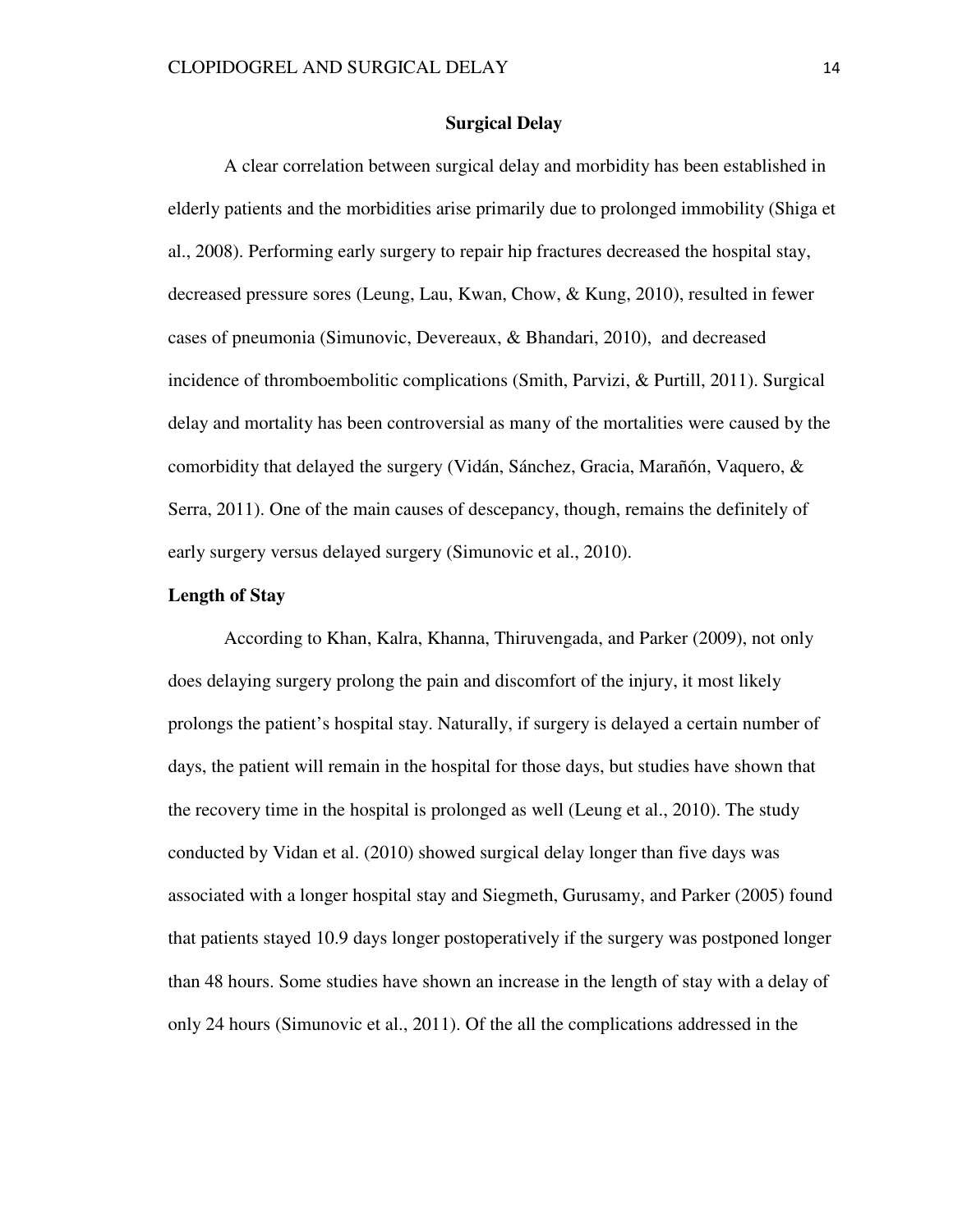articles reviewed in this thesis, an increased hospital stay was most consistently correlated with surgical delay.

### **Skin Integrity and Nutrition**

Patients with a hip fracture are placed on bed rest to avoid further displacement of the fracture and to prevent pain. Mobilizing patients with unstable fractures before surgical correction is out of the question due to risk of displacement which may cause death in some elderly patients (Skinner, 2003, p. 146). Immobility places the body weight on body prominences touching the surface of the bed or mattress. Blood flow is pushed out of the tissues and, given enough time, will become necrotic. Skin breakdown is accelerated by moisture and friction. The risk of developing pressure ulcers is significantly decreased by mobilizing the patient, which can only be done after surgery (Leung et al., 2010).

Proper nutrition is essential for healing both the surgical site and the fracture. The patient's diet should be high in protein and vitamin C. Phosphorous, magnesium, and calcium are all essential for bone formation. Fiber and an adequate water intake are also essential while the operation is postponed to prevent constipation which may be a result of immobility and opioid analgesics (Lewis, Heitkemper, O'Brien, Dirksen, & Bucher, 2009). While none of the studies specifically addressed this issue, both Butt and Aspros (2009) and Harty, McKenna, Moloney, D'Souza, and Masterson (2007) documented that the patients participating in the study were fasted several times only to have surgery cancelled the next day. This may contribute to the extended stay in the hospital as well.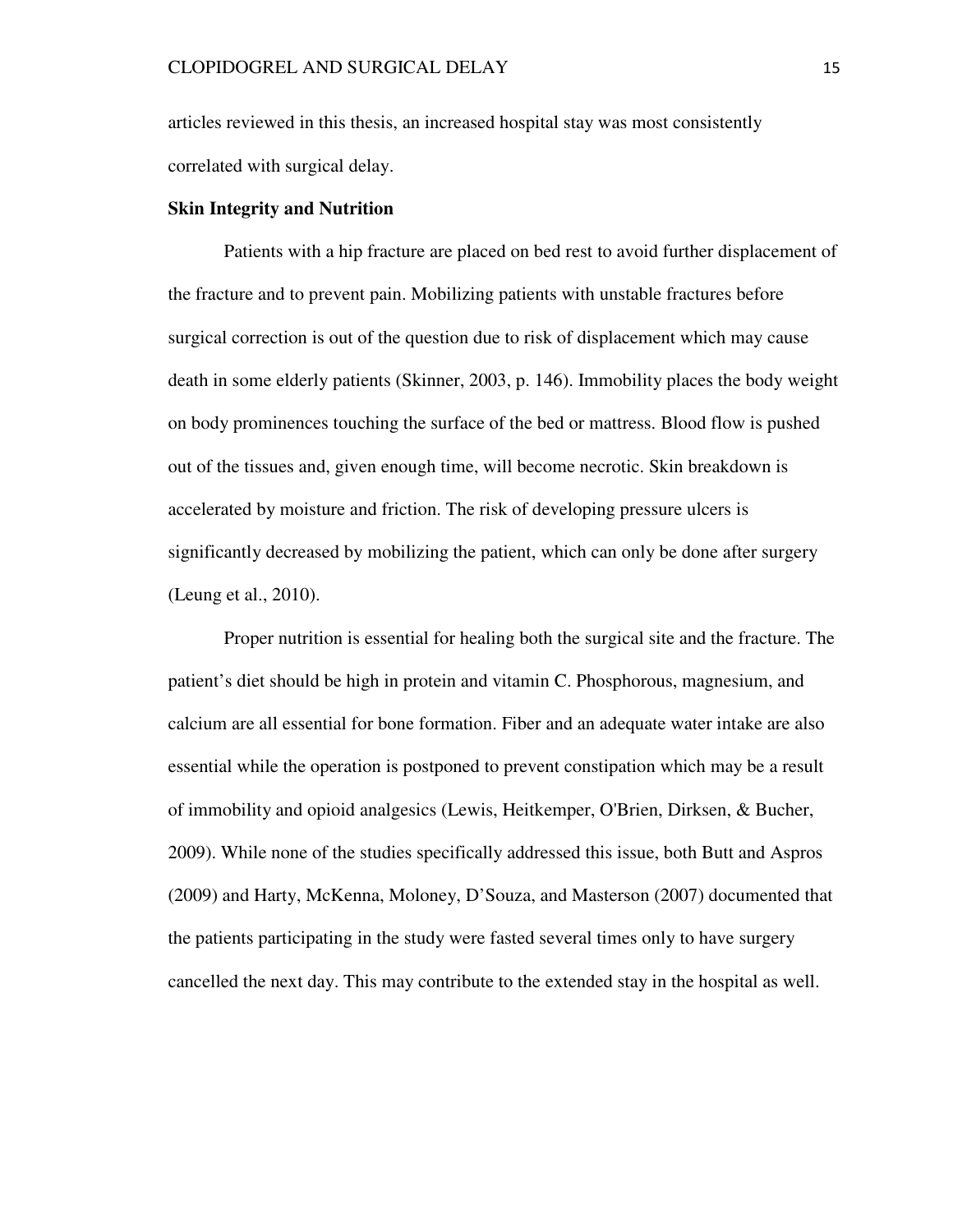### **Postoperative Pneumonia and Urinary Tract Infections**

Surgical delay has also been associated with postoperative pneumonia and urinary tract infections (UTIs). A hip fracture can prevent patients from voiding as often as usual, allowing time for bacterial growth in the urethra. Severe pain can also cause hesitancy and decreased emptying of the bladder. Prevention of pneumonia centers around decreasing patient risk of aspiration and coughing and deep breathing. Coughing with a hip fracture is very painful, though, so the sooner surgery can be performed the less likely the patients are to contract pneumonia postoperatively (Leung et al., 2010). One study found that the number of patients who contracted pneumonia jumped from 12 out of 444 after a 72-hour delay to 50 out of 550 after a 5-day delay, from 2.7% to 11.8%. The same study found that 45 patients developed UTIs after a surgical delay of 72 hours and that number rose to 65 when the patients had a 5-day delay (Vidan et al., 2011). A longer stay in the hospital naturally leads to a higher risk of developing a nosocomial infection, the two most common infections being pneumonia and UTIs (Breathnach, 2009).

#### **DVT and Embolism Prophylaxis**

The veins in the legs have the highest risk of developing embolisms. Deep vein thrombosis (DVT) results from immobility and increased platelet aggregation. Veins are not made up of muscles like arteries, but they rely on valves and the muscles surrounding them to move blood toward the heart. When a patient is lying in bed, his or her blood is pooling in his or her veins and beginning to coagulate. Antiembolism stockings (TED hose) apply about 18 mmHg of pressure to push the blood back up to the heart. Sequential Compression Devices are placed on a patient's legs for the same reason. In addition, the patient should be repositioned frequently to encourage blood flow as well.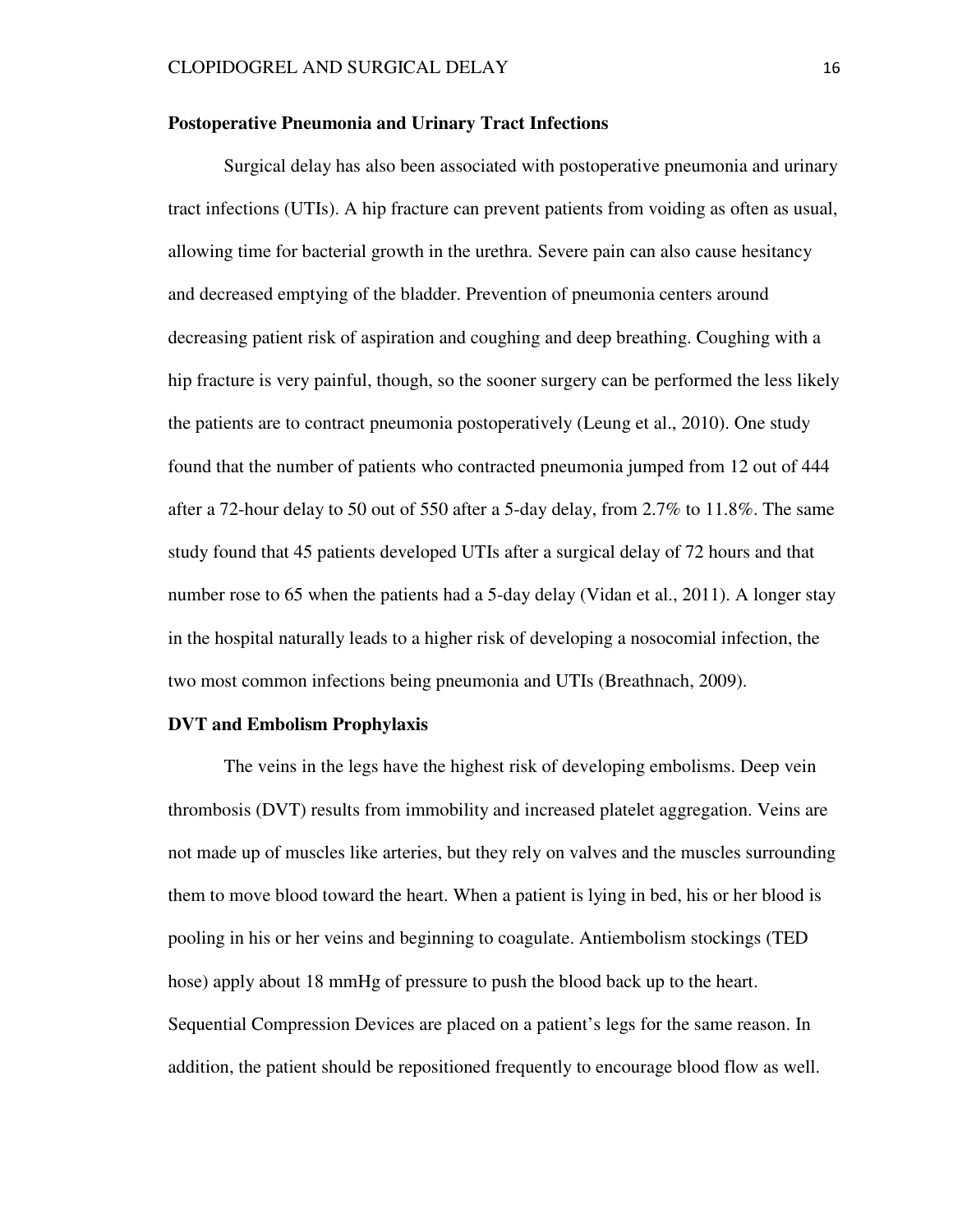Hip fractures have been associated with an even higher risk for thrombosis (Lewis et al., 2009).

For patients with proximal femur fractures, anticoagulants are necessary on top of mechanical prevention, especially when surgery will be delayed (Skinner, 2003). In one study, the probability of developing an embolism rose 14.5% if surgery was delayed just one day and 33.3% if it was delayed longer than seven days even if the patients were on prophylactic anticoagulants. The same study found that all 10 of the preoperative DVTs were asymptomatic and not detected by a thorough physical assessment. Smith et al. (2011) recommend that Doppler ultrasound be part of the protocol for all hip fracture patients. These DVTs greatly increase the patient's risk of postoperative thromboembolitic complications and indirectly increase the patient's risk of mortality (Smith et al., 2011).

#### **Review of Research on Hip fractures and Clopidogrel**

 Because clopidogrel is a relatively new drug, almost all of the research regarding patients with hip fractures on clopidogrel has been conducted in the last five years. Clopidogrel created a dilemma for orthopedic surgeons because of its irreversible effects. After clopidogrel was shown to improve patient outcomes in acute coronary syndromes, stent placement, and DVT prophylaxis, doctors began prescribing clopidogrel more frequently. If the patient fell and fractured a femur while taking clopidogrel, surgery was often postponed for up to seven days as recommended by the manufacturers. It had been well established in the literature, however, that hip fracture patients should undergo surgery as soon as possible based on a correlation between surgical delay and morbidity (Shiga et al., 2008). It was also easily established that patients on clopidogrel lost more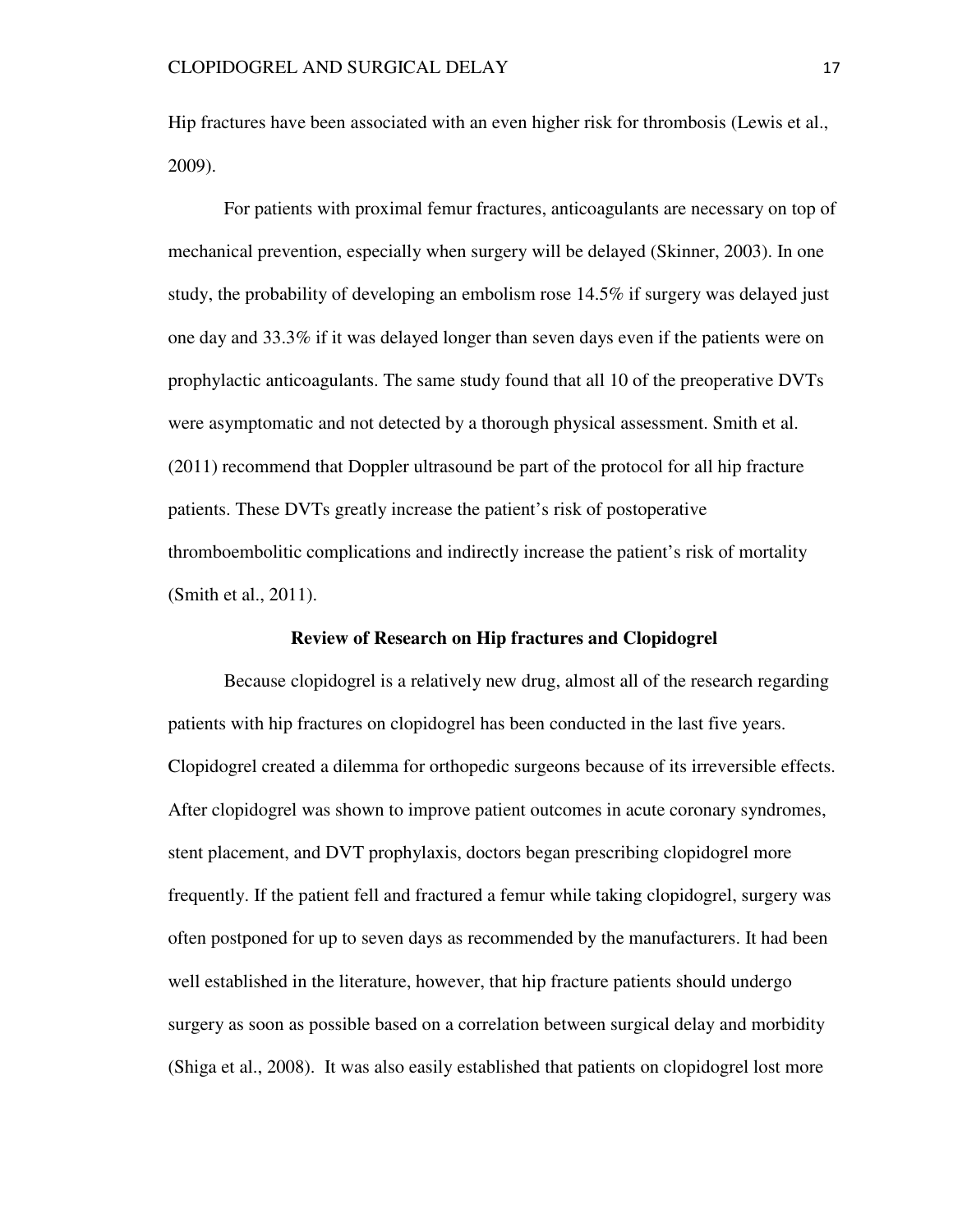blood when surgery was performed within the usual 48 hour window (Chechik et al., 2011). As the matter was further explored, other questions were revealed. Surgeons began to discuss whether oral DVT prophylaxis was required once clopidogrel was discontinued. There was a lack of consensus concerning type of anesthesia to use in order to prevent a spinal hematoma (Lavelle, Demers, & Uhl, 2007). Many physicians disagree on how soon to resume treatment with clopidogrel after surgery is performed (Joseph et al., 2007). Adding to the risk of bleeding associated with clopidogrel, abruptly stopping treatment causes a period of rebound hypercoagulation that further places the patient at risk for a thromboembolism (Collyer, Reynolds, Truyens, Kilshaw, & Corcoran, 2011).

### **Orthopedic Surgeons' Current Protocol**

Recent research shows no protocol in place for standardizing treatment of these patients. Two articles were published in 2007 assessing the disagreement among surgeons. Joseph et al. (2007) sent a survey to 140 orthopedic consultants in Scotland, contacted Bristol-Myers Squibb, and consulted with four hematology departments in an effort to compare practice with evidenced-based recommendations. Bristol –Myers Squibb maintained that clopidogrel should be discontinued seven days before surgery, but only 47.2% of consultants stopped clopidogrel for seven days. Almost 14% did not stop clopidogrel for orthopedic surgeries and the remainder varied, stopping the medication anywhere from 5 to 21 days preoperatively. The hematology departments displayed no consensus regarding urgent orthopedic surgeries, but suggested that perhaps clopidogrel therapy could continue perioperatively as a means of thromboprophylaxis. The authors concluded that patients should be assessed individually to determine the appropriate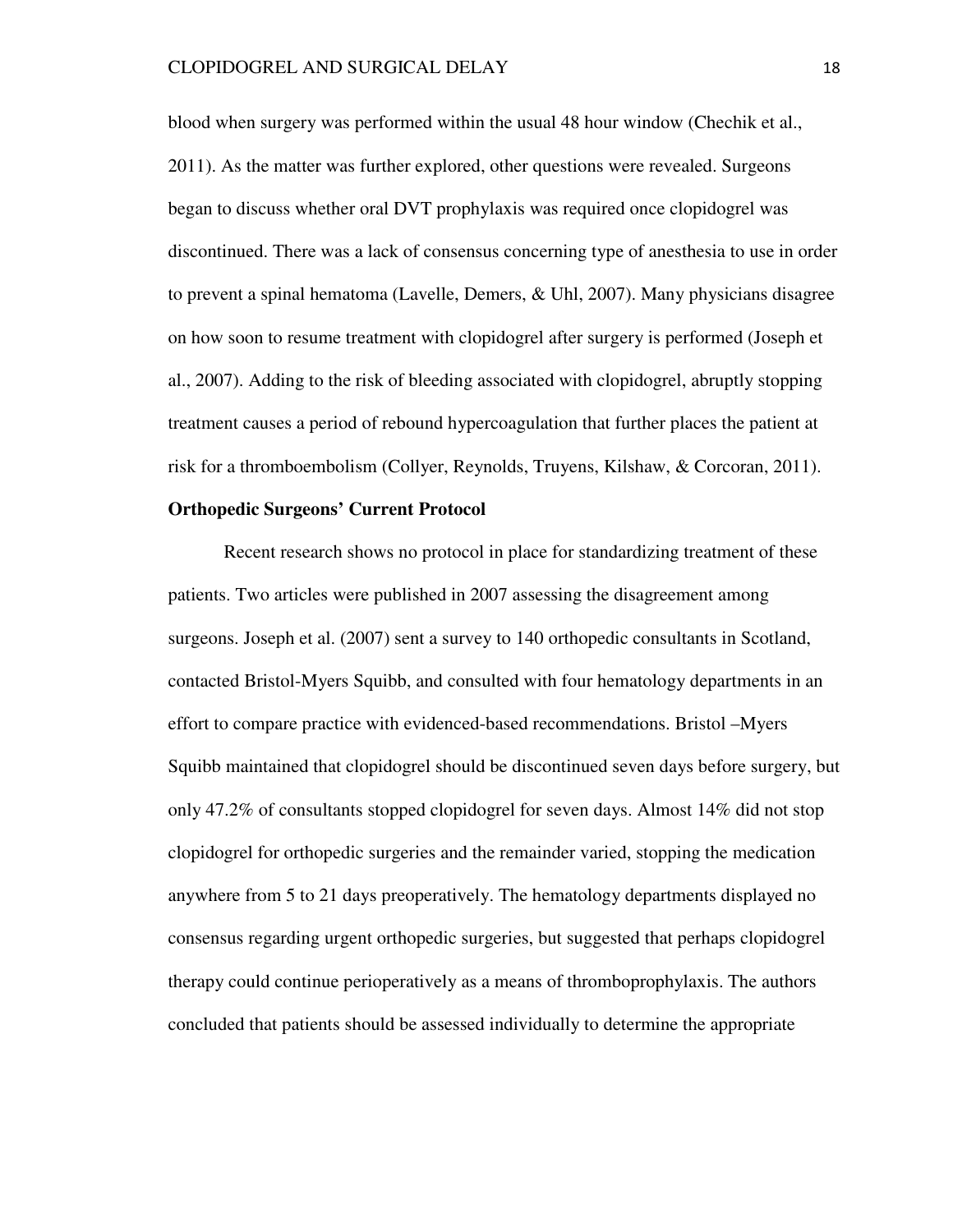emergency care and suggested more research should be conducted in this area (Joseph et al., 2007).

 Lavelle et al. (2007) conducted a survey as well to "attempt to ascertain the current standard of care among academic orthopedic centers" as it pertains to patients on clopidogrel who sustain a hip fracture (p. 997). Half of the seventy-four programs that responded stated that they delayed surgery not more than three days for patients on clopidogrel, but 89% stated that surgery was not postponed at all for emergent cases. Several centers responded that there was no protocol, but stated that each surgeon determined what he or she deemed safest. The authors defined their findings as a "complete lack of consensus" (Lavelle et al., 2007, p. 996).

#### **Perioperative Blood Loss**

Chechik et al. (2011) focused their study on perioperative blood loss and patients taking clopidogrel. They also narrowed their study to hip fractures over the age of 40. This allowed 88 patients in the study, 44 with continuous clopidogrel therapy and 44 with either aspirin or no anti-platelet therapy. The purpose of the study was to determine the actual risk of blood loss in patients on long term clopidogrel. The amount of blood loss was determined both by measuring intra-operative blood loss and drainage and by preand postoperative hemoglobin levels. Patients who dropped below 9 g/dL were given a blood transfusion. The study showed that while blood loss was significantly higher in patients taking clopidogrel and combined therapy (clopidogrel and aspirin) when surgery was not delayed, short term mortality was unaffected. Probably due to their prior comorbidities, these patients did experience more cardiovascular and cerebrovascular complications. The authors suggest that anticoagulation therapy not be discontinued if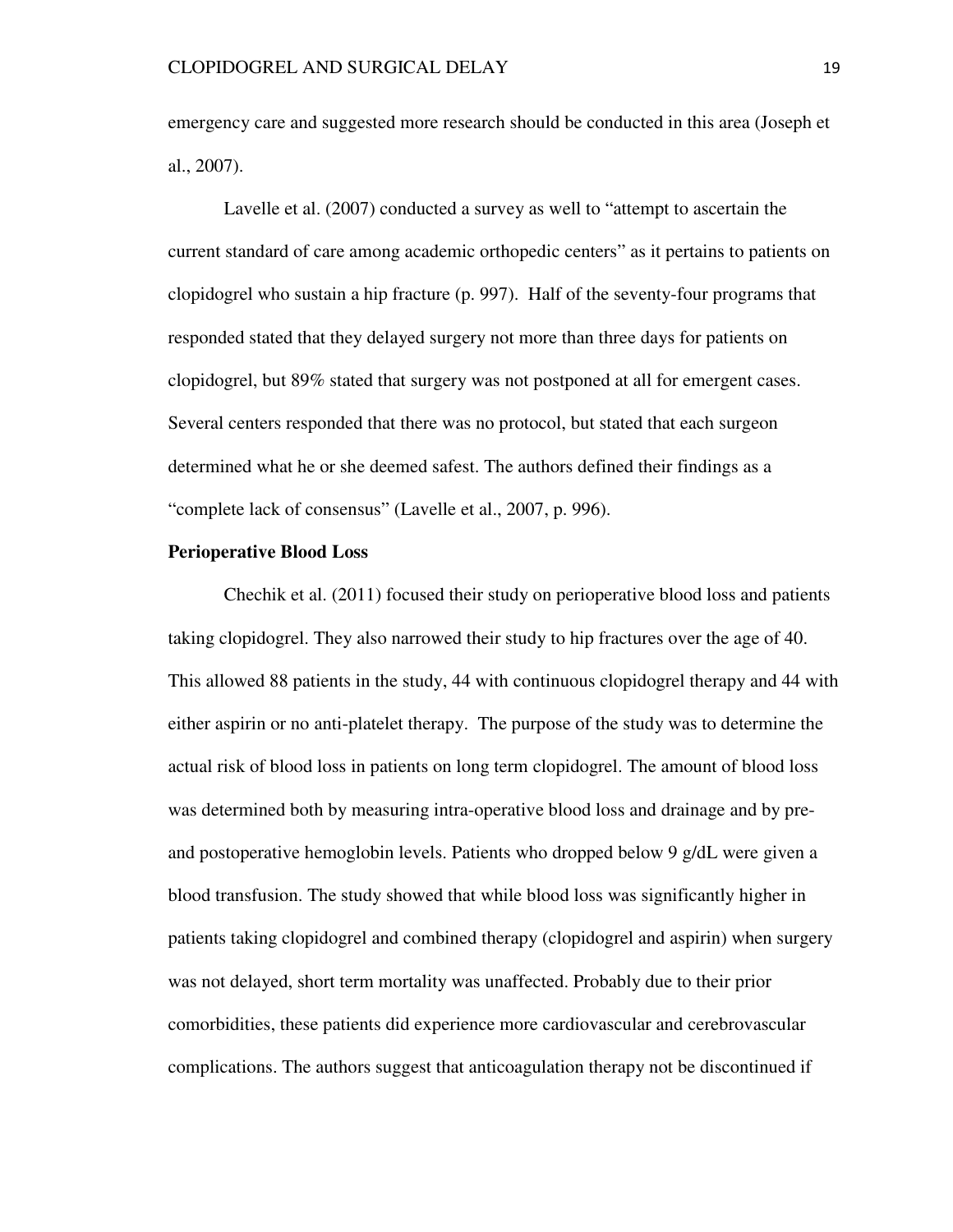possible, but state that surgeons must determine each patient's individual risks (Chechik et al., 2011).

 Johansen, White, and Turk (2008) also focused on perioperative blood loss. This study of 17 clients found that patients' hemaglobin levels fell 1.3 g/dL more if their surgery was not delayed. Of the ten patients whose surgeries were delayed, however, two experienced serious thromboembolitic complications. The authors distinguished between emergency, urgent, and electives surgeries, stating that emergency surgeries were performed immediately and elective surgeries should be performed once the effect of the drug has worn off, but that urgent surgeries were the cause of conflict. Based on their findings, the authors suggested that each patient be evaluated individually for risk of bleeding and risk of thrombosis to determine a time for surgery (Johansen et al., 2008).

### **Overview of Research**

Most of the remaining research aimed to determine if a correlation existed between patient outcomes and clopidogrel by analyzing time-to-surgery and postoperative complications. Several small scale studies have been conducted on this topic. Butt andAspros (2009) compared comorbidities, surgical delay, type of thromboprophylaxis, hemoglobin levels, and American Society of Anesthesiologists (ASA) scores (which assess patient acuity and comorbidities). They found that patients who underwent hip fracture repair needed more blood transfusions and had a higher mortality when surgery was delayed (Butt  $&$  Aspros, 2009).

 The study Chechik, Amar, Khashan, and Kadar (2012) conducted had different findings regarding clopidogrel and hip fractures. The average age of the patients in this study was 81.6 years. Based on 30 hip fracture patients whose surgery was delayed and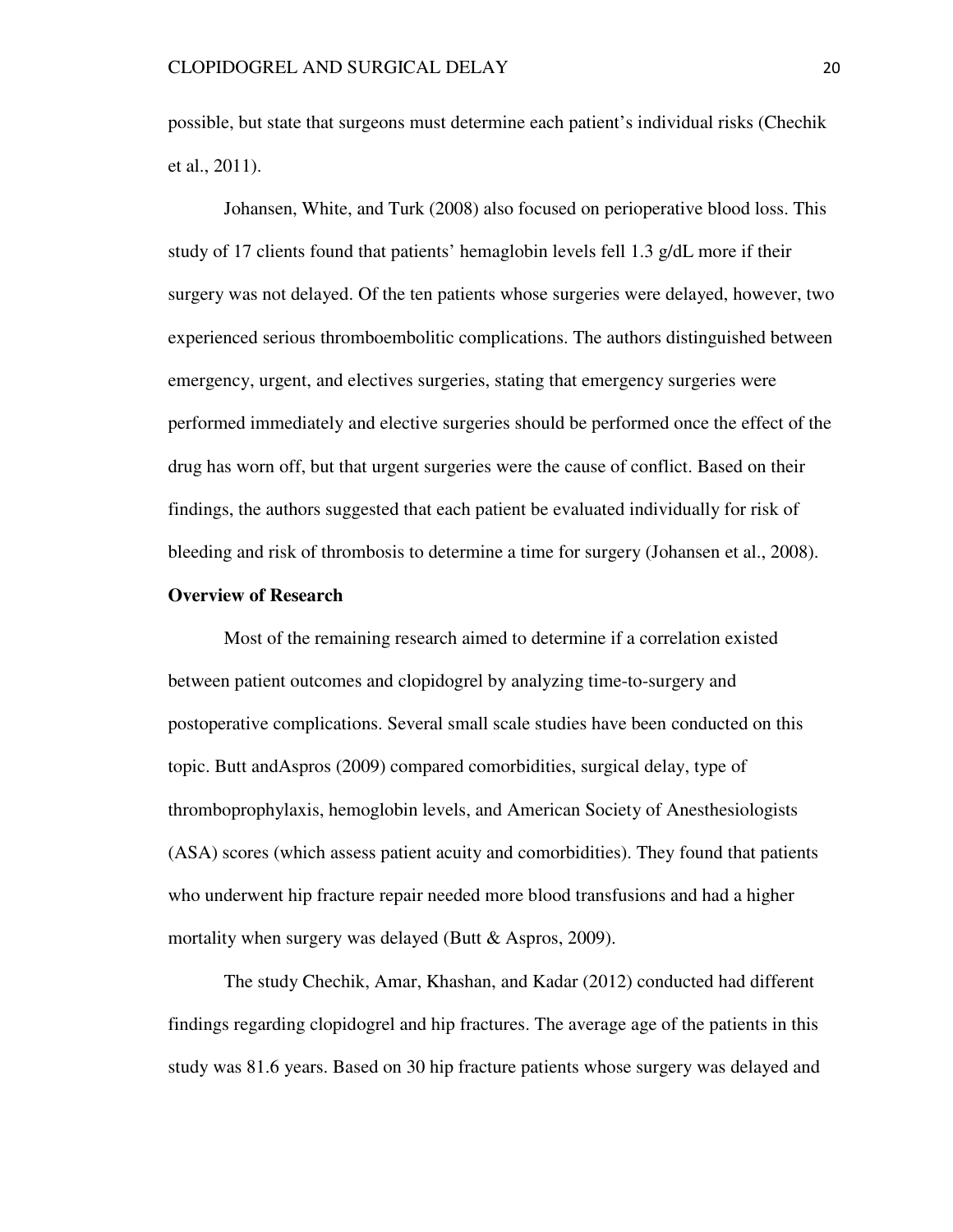30 patients who underwent surgery within 48, Chechik et al. found that mortality rates were similar but patients with delayed surgery had longer hospital stays and more complications related to immobility. Bleeding complications, however, were similar in both groups (Chechik et al., 2012).

 One study's results showed that there was a significant increase in acute coronary syndrome (ACS) that correlated with the length of time clopidogrel had been withdrawn (Collyer et al., 2011). This study focused on hip fracture patients over the age of 60. Out of 111 patients who had their clopidogrel discontinued for surgery, 23 experienced ACS in 4 to 8 days (Collyer et al., 2011).

 Cox, Talbot, Topp, and Templeton (2008) focused on blood loss and hospital stay when studying 20 patients (average age of 81 years) from July 2005 to July 2006. They found that patients had lower postoperative hemoglobin when surgery was immediately performed, but there was no increase in postoperative complications. They also found that length of stay in the hospital after surgery was increased by three days on average when surgery was postponed seven days. Based on that information, the authors suggest early surgical repair. On a related topic, one of the observations the researchers reported was that patients who had delayed surgical intervention also more commonly had spinal anesthesia. The authors attribute this to the risk of a spinal hematoma if surgery is performed immediately (Cox et al., 2009).

 Harty et al. (2007) found a significant increase in patient mortality when corrective surgery was delayed for patients on clopidogrel over the age of 65. Comparing 21 patients on clopidogrel to 159 patients in the control group, they found that surgery was performed an average of 7.2 days after the fracture for patients on clopidogrel and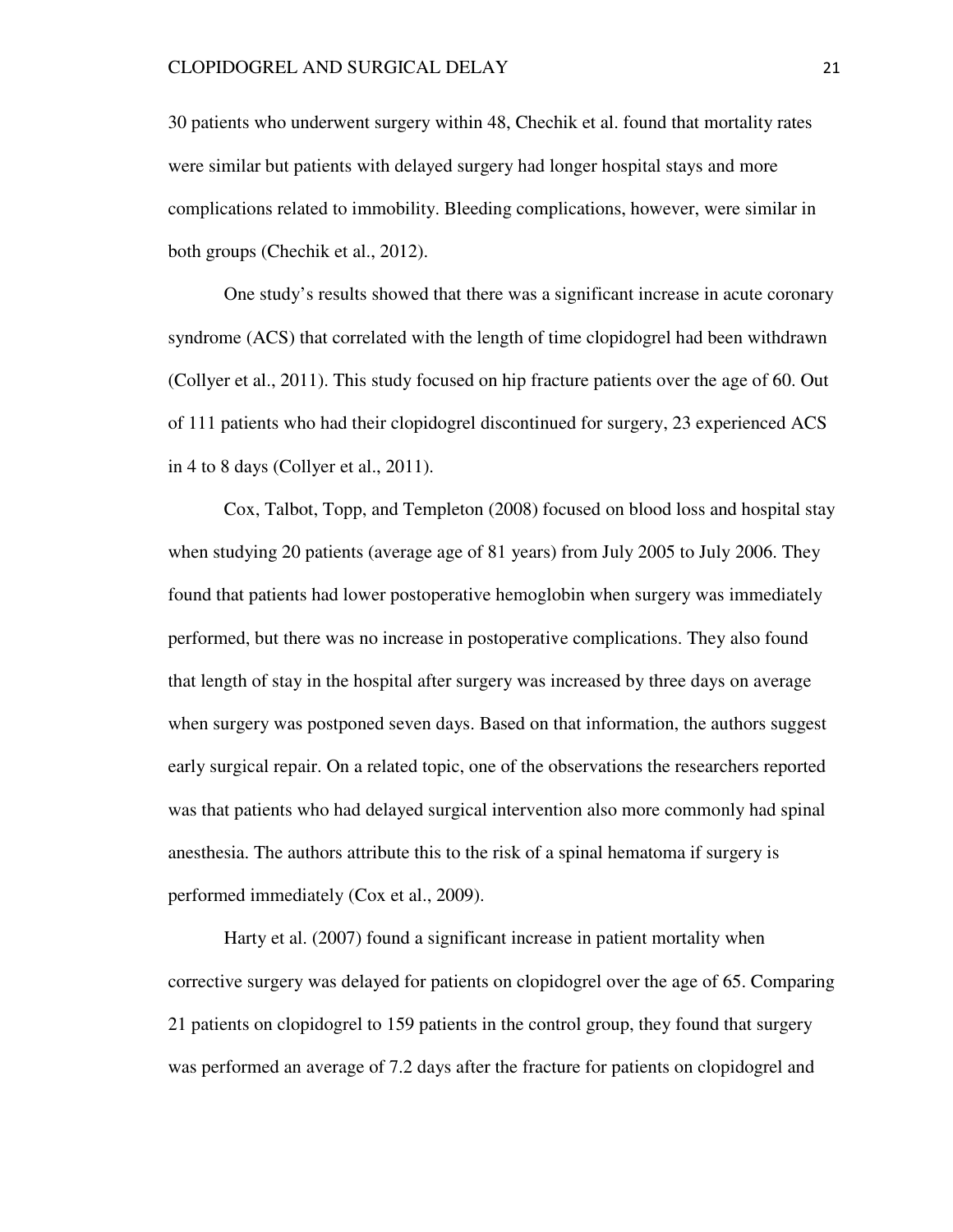only 2.1 days for patients not on clopidogrel. Twenty-nine percent of patients on clopidogrel died with 30 days of operation and only 4% of patients died within 30 days in the control group. However, because this study did not differentiate between patients on clopidogrel who did get early surgery and patients on clopidogrel who had delayed surgery, the higher mortality could be attributed to the use of clopidogrel rather than the timing of the surgery. The author recommends an experienced surgeon operate and the patient be given platelets two hours before surgery (Harty et al., 2007).

 Khatib, Isaacs, Walsh, Walton, and Molnar (2011) conducted a cohort study to "examine the bleeding risk and complication rate of hip fracture surgery without delay in patients who were taking clopidogrel". The authors make the significant observation that hip fracture surgeries generally involve less vascular disruption than cardiothoracic surgeries. This is significant because the seven day delay recommended by clopidogrel manufacturers is based on cardiothoracic literature (Khatib et al., 2011) and therefore may not apply to orthopedic surgery. This study also found that age was a significant factor in postoperative hemoglobin levels (the average age was 84 years). The older the patient was, the greater the drop in hemoglobin. Surgery was not delayed based on clopidogrel and it appeared that it was safe to operate without delay on patients taking clopidogrel (Khatib et al., 2011).

 One study analyzed the comorbidities that patients on clopidogrel had prior to surgery on top of assessing the outcome of delayed surgery. For these patients, surgery was delayed for an average of eight days and the average age was 82. Mortality and morbidity were higher in these patients than in the patients in the control group who were not on clopidogrel and had surgery in an average of 2.3 days. As a result of these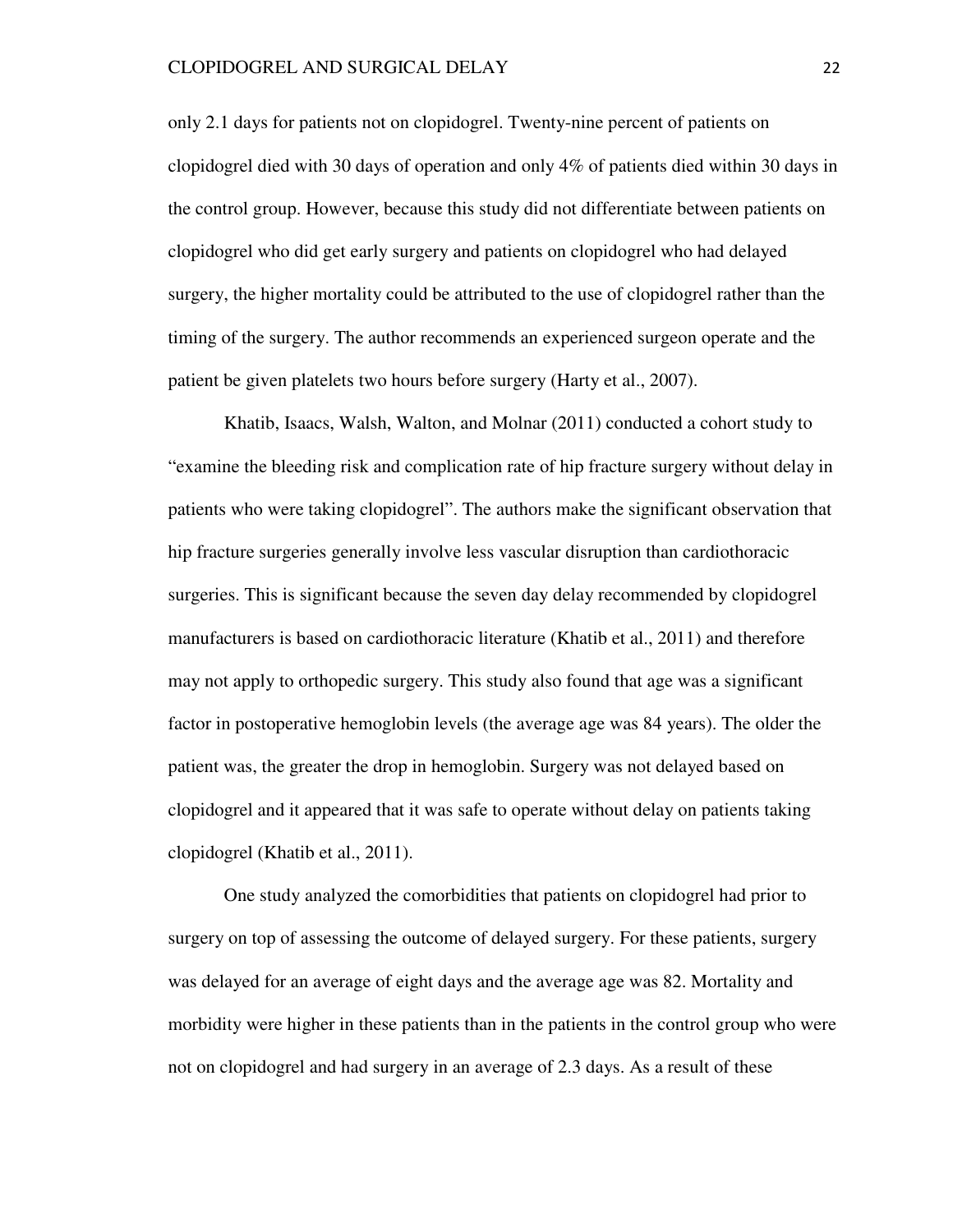findings, the authors suggest having every patient assessed by an anesthetist to determine if general anesthesia is possible over spinal anesthesia and have platelets available in case a transfusion is needed (Leonidou, Cam, & Chambers, 2011).

 Maheshwari, Acharya, Monda, and Pandey (2011) conducted research in the United Kingdom to determine correlation between patients over the age of 64 with hip fractures on clopidogrel and one-year mortality. They discontinued clopidogrel at least seven days before the surgery as recommended and no patients needed more than one blood transfusion postoperatively. Unfortunately, 10 out of 30 patients experienced complications related to immobility and 26% died within one year. The researchers recommend that surgery be performed "without undue delay" on "medically fit" patients because surgical delay was the only independent factor to directly correlate with increased mortality (Maheshwari et al., 2011).

 Obideyi, Griffiths, and Parker (2008) wrote a short article describing their small scale study. The purpose of the article was to present successful cases of early surgical intervention for hip fracture patients on clopidogrel. Only six elderly patients (average age of 86) were presented and three of those had spinal anesthesia despite clopidogrel therapy. The patients underwent surgery in 27.8 hours on average. The authors feel that this type of patient should not be subjected to protocol. Rather, each case should be carefully considered, with early surgical intervention and spinal anesthesia being viable options (Obideyi et al., 2008).

 The last retrospective article reviewed presented evidence that early surgery was a possible alternative for patients on clopidogrel. Gronski and Sim (2009) studied 21 patients on clopidogrel who needed a hip fracture repair and compared them to hip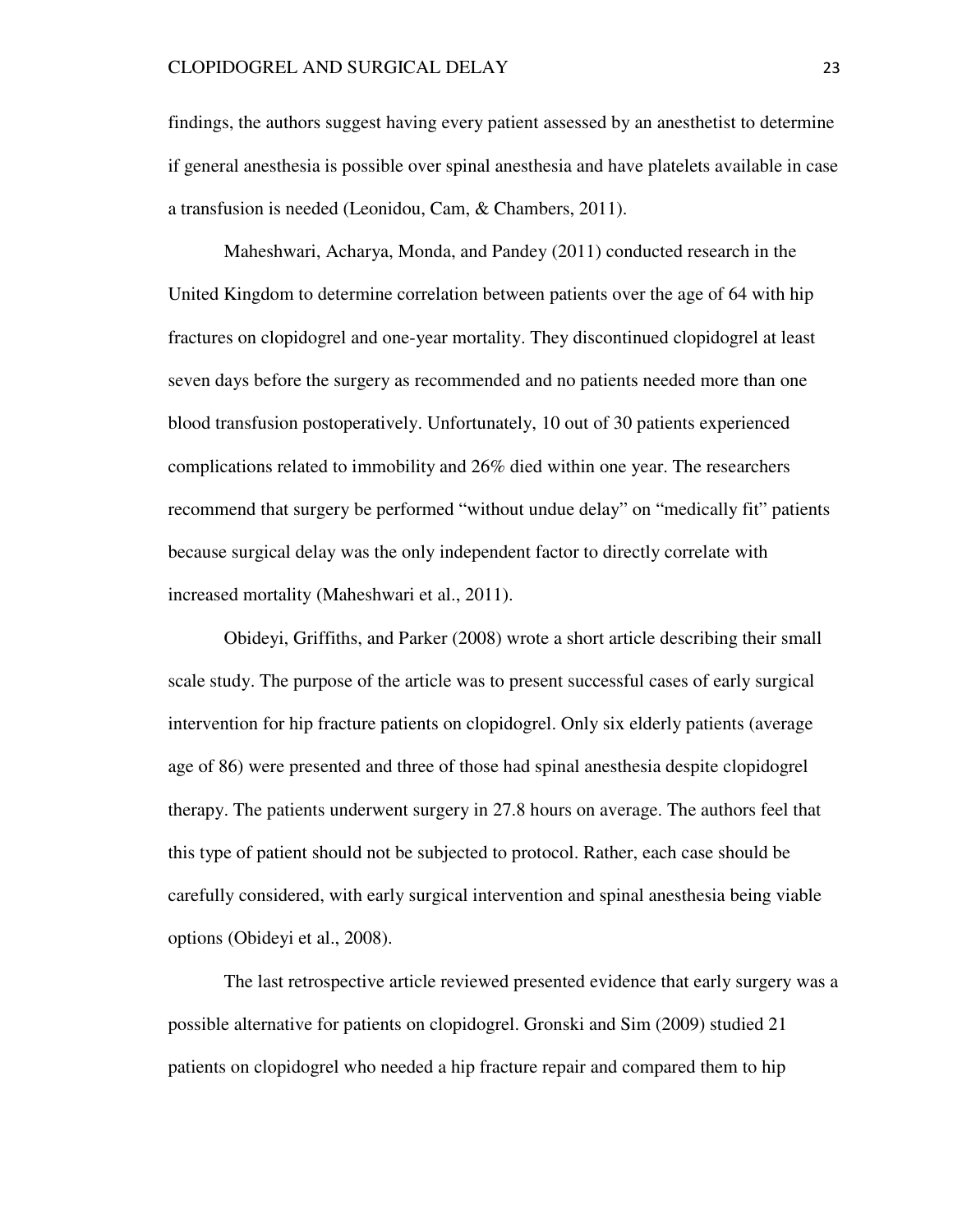fracture patients who were not on clopidogrel. Of the patients on clopidogrel, five patients had surgery delayed longer than five days based on concern regarding the use of clopidogrel, which in other studies has been shown to significantly increase the risk of postoperative complications related to immobility. Four patients whose clopidogrel was held for greater than two days needed blood transplants, but the patients whose clopidogrel was held for less than two days (*n*=8) did not need any transfusions. The authors concluded that operating specifically within the first two to three days was clinically safe but stated that a larger study should be conducted to substantiate their claims (Gonski & Sim, 2009).

### **Additional Literature**

Haidar and Taher (2010) wrote a Letter to the Editor of *Injury* arguing that two to three days may be the safest time to surgically correct hip fractures in patients on clopidogrel. They based their opinion on clopidogrel's mechanism of action and metabolism. According to the authors, in two to three days, patients may have regained as much as 20% of unaffected platelets which would be sufficient to perform surgery safely (Haidar & Taher, 2010).

 Steele, Fox, Fletcher, Grigg, and Bell (2011) compiled a literature review describing recent practice and protocols, blood loss, risks for clopidogrel patients in orthopedic surgeries, and risks of holding clopidogrel before and after surgery. The authors recommended several strategies to prevent poor patient outcomes. Decisions should be made after consulting an anesthetist and the cardiologist who prescribed clopidogrel. Use of clopidogrel alone should not be a reason to postpone surgery and platelet transfusions should be available during surgery. If the patient does not have a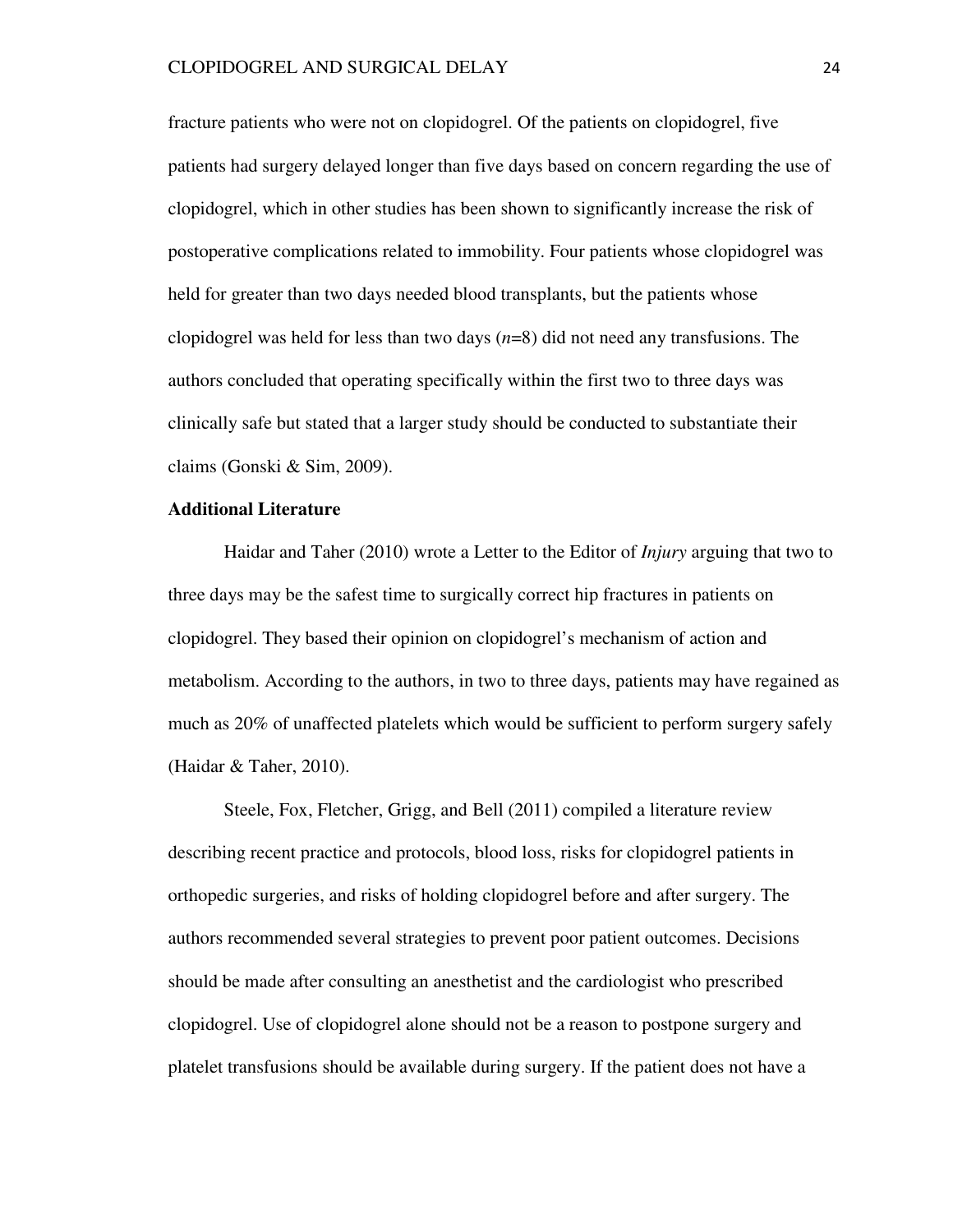high risk for thrombotic episodes, clopidogrel may be discontinued for a short time. The literature review demonstrates no consensus regarding protocol and states that care must be individualized to the patient (Steele et al., 2011).

# **Conclusion**

 All of these studies have contributed to the body of knowledge available to orthopedic surgeons in order to assist them in treating hip fracture patients on clopidogrel in the safest way possible. Even though the use of clopidogrel is growing and hip

| Table 1                  |                                |                            |                                                                |
|--------------------------|--------------------------------|----------------------------|----------------------------------------------------------------|
| <b>Study</b>             | Total<br>number of<br>patients | Patients on<br>Clopidogrel | Patients in<br>control groups or<br>on other<br>anticoagulants |
| <b>Butt &amp; Aspros</b> | 15                             | 15                         |                                                                |
| Chechik et al.           | 60                             | 60                         | $\mathbf{\Omega}$                                              |
| Chechik et al.2          | 88                             | 44                         | 44                                                             |
| Collyer et al.           | 1381                           | 114                        | 1267                                                           |
| Cox et al.               | 20                             | 20                         |                                                                |
| Harty et al.             | 180                            | 21                         | 159                                                            |
| Johansen et al.          | 17                             | 17                         |                                                                |
| Khatib et al.            | 338                            | 39                         | 299                                                            |
| Leonidou et al.          | 405                            | 27                         | 378                                                            |
| Maheshwari et al.        | 30                             | 30                         |                                                                |
| Sim et al.               | 135                            | 21                         | 114                                                            |

fractures are becoming more common due to the aging population of the United States, all of the studies involve a small number of patients (Table 1). Thus, the conclusions reached in these articles may not generalize to all patients

over 65 years old with hip fractures and on clopidogrel. Large scale, randomized experiments should be conducted to determine proper time to withdrawal clopidogrel, the safest preoperative waiting period for the elderly populations, and the adverse effects relating to continued clopidogrel therapy throughout the perioperative period.

 However, based on the combined results from these studies, several recommendations can be implemented to help ensure positive patient outcomes. First, a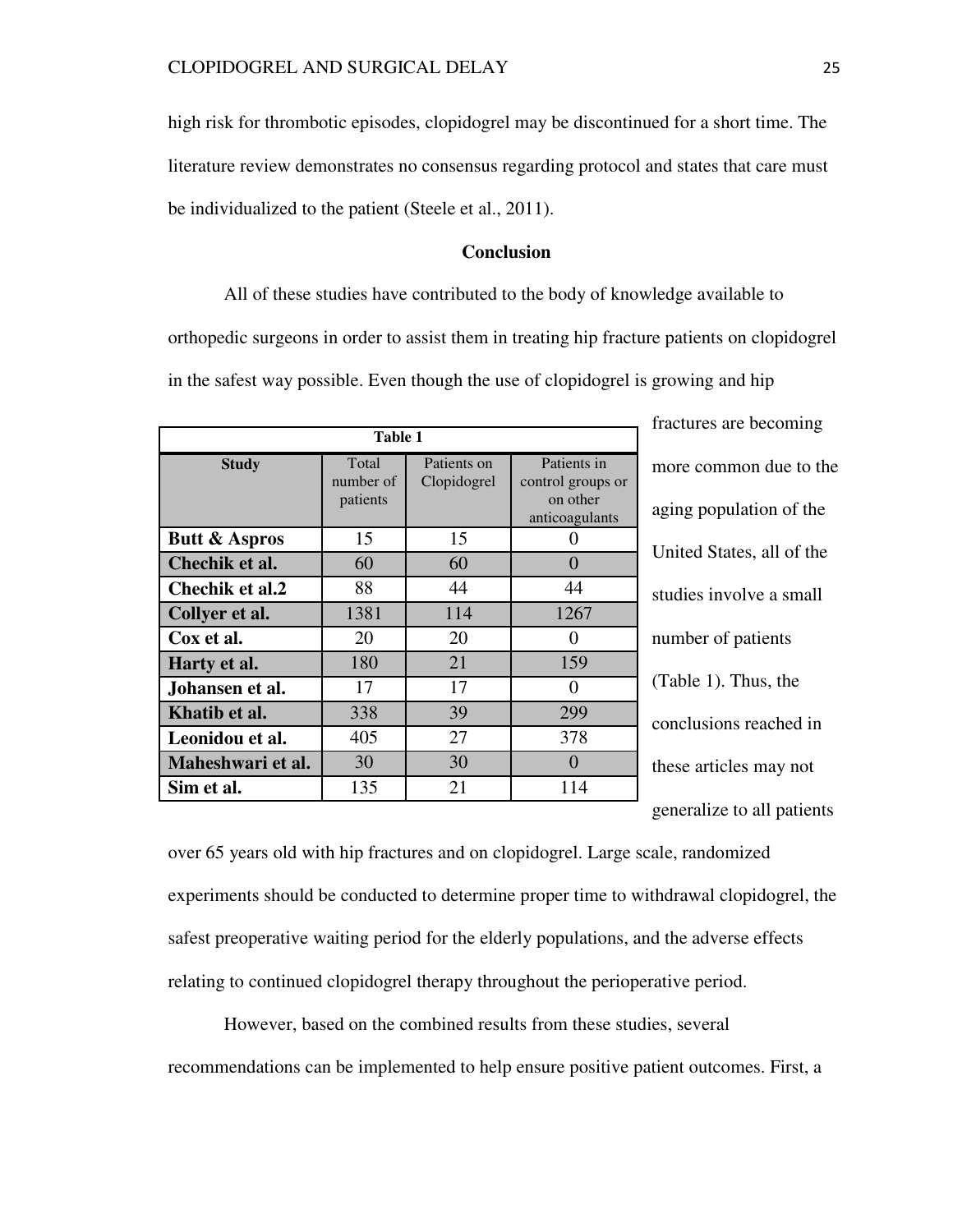thorough history and physical should be performed to determine each individual client's risks and comorbidities. Second, anticoagulation therapy should continue throughout the hospital stay even if clopidogrel is discontinued in order to prevent thromboembolitc complications that these patients are prone to. Third, if surgery is being performed while the patient is on clopidogrel or very shortly after, the patient should be prepared to receive a platelet transfusion if blood loss is too high and the surgery should be conducted by an experienced orthopedic surgeon to shorten operative time as much as possible. Last, at the discretion of the surgeon and interdisciplinary team, surgery should be performed at the earliest possible date to prevent complications of immobility and decrease patients 1-year mortality.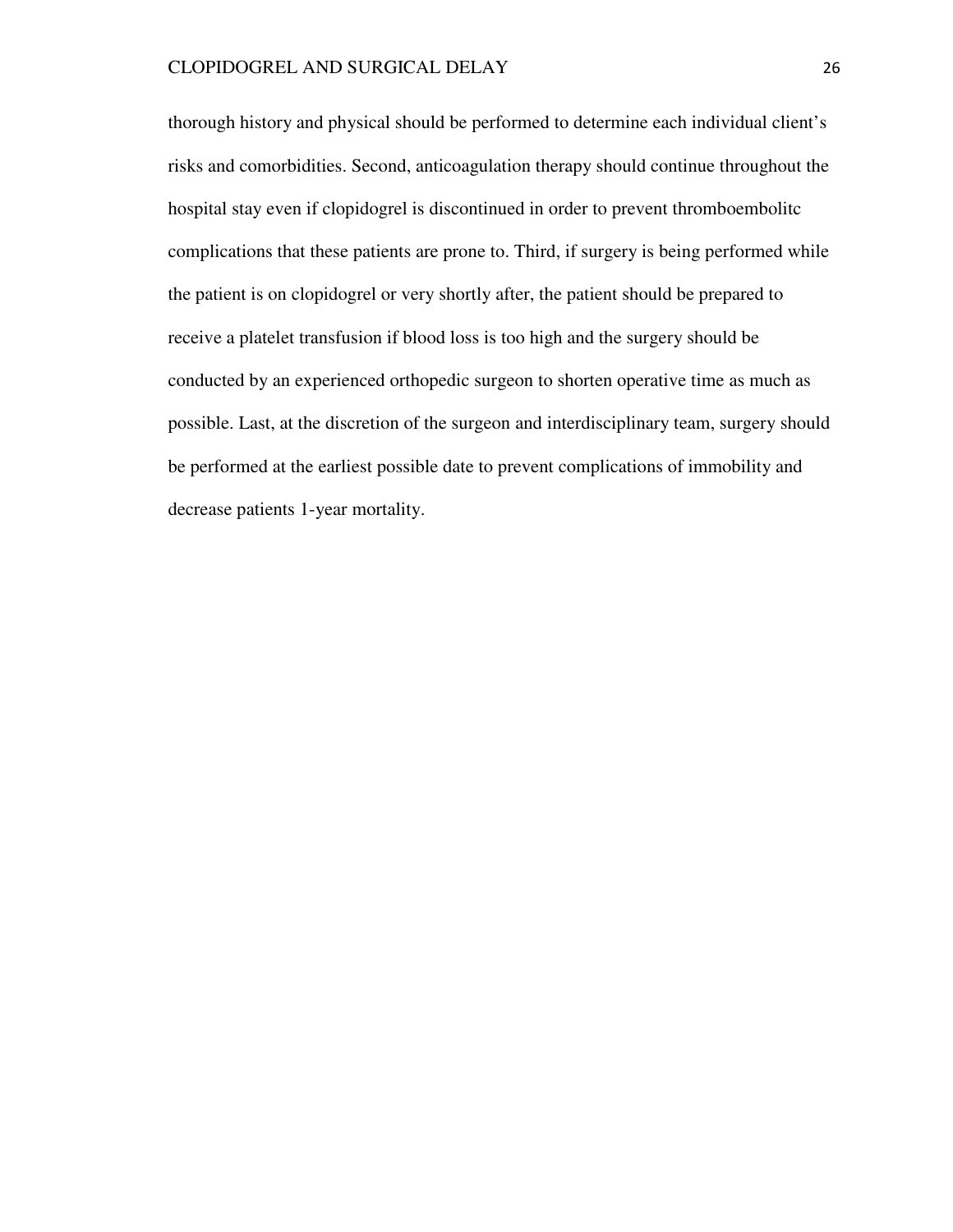#### References

- Aging Statistics. (n.d.). *Administration on Aging*. Retrieved from http://www.aoa.gov/aoaroot/aging\_statistics/index.aspx
- Banik, P., & Dharmarajan, T. S. (2006). Hip fracture: Risk factors, preoperative assessment, and postoperative management. *Postgraduate Medicine*, *119*(1), 31- 38.
- Becker, R. C., & Spencer, F. A. (2006). *Fibrinolytic and antithrombotic therapy: Theory, practice, and management*. Oxford University Press.
- Breathnach, A.S. (2009). Nosocomial infections. *Medicine, 37*(10), 557-561.
- Butt, U., & Aspros, D. (2009). Clopidogrel and surgical delay in patients with hip fractures: A district general hospital audit. *Internet Journal of Orthopedic Surgery*, *12*(1), 5.
- Carmichael, J. (2003). Orthopaedic surgery. *Student British Medical Journal, 11*, 62-63.
- Chassot, P., Delabays, A., & Spahn, D.R. (2007). Perioperative use of anti-platelet drugs. *Best Practice & Research Clinical Anaesthesiology, 21*(2), 241-256.
- Chechik, O., Thein, R., Fichman, G., Haim, A., Tov, T., & Steinberg, E. L. (2011). The effect of clopidogrel and aspirin on blood loss in hip fracture surgery. *Injury*, *42*(11), 1277-1282.
- Chechik, O., Amar, E., Khashan, M., Kadar, A., Rosenblatt, Y., & Maman, E. (2012). In Support of early surgery for hip fractures sustained by elderly patients taking clopidogrel. *Drugs & Aging, 29*(1), 63-68.
- Collyer, T. C., Reynolds, H. C., Truyens, E. E., Kilshaw, L. L., & Corcoran, T. T. (2011). Perioperative management of clopidogrel therapy: The effects on in-hospital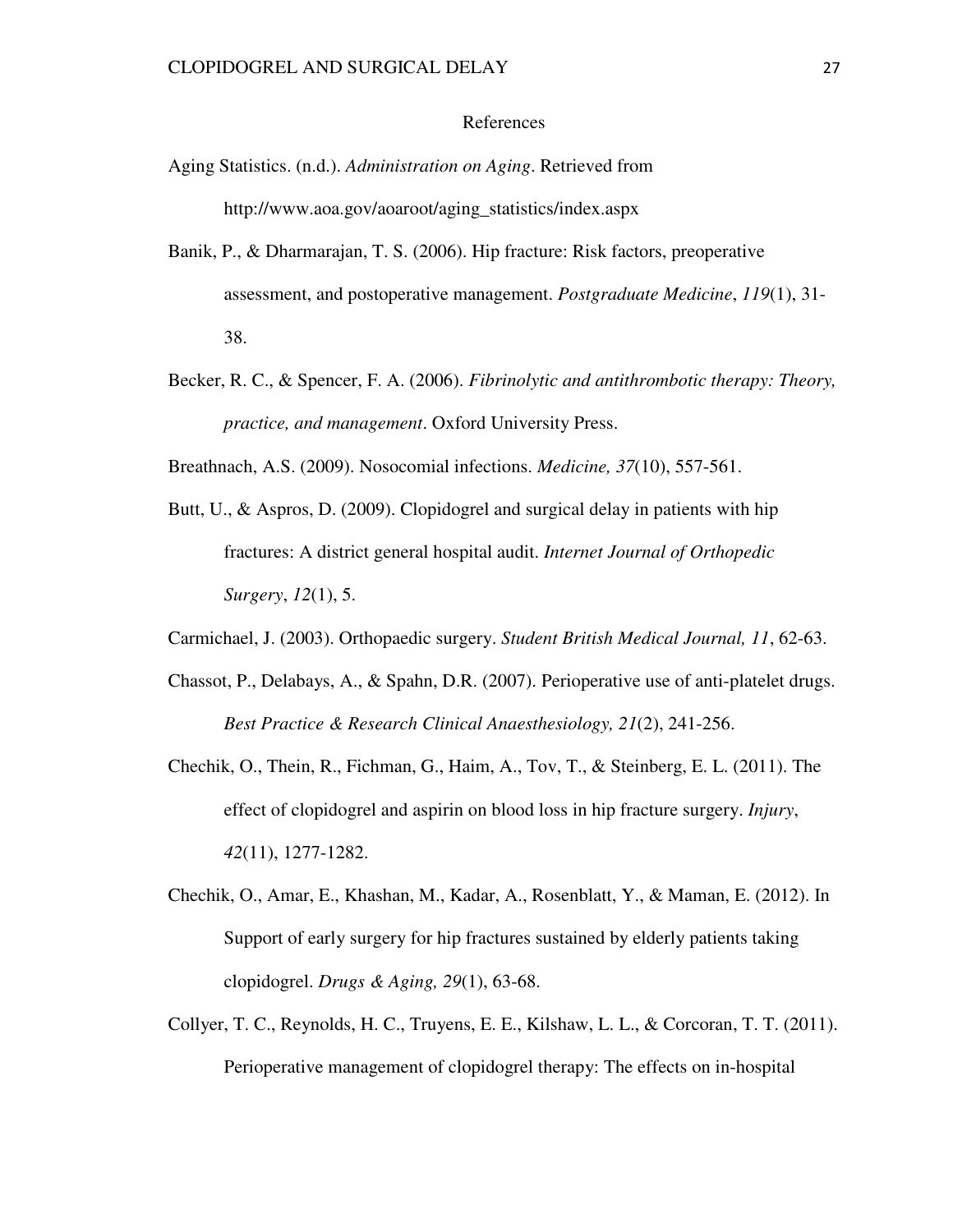cardiac morbidity in older patients with hip fractures. *BJA: The British Journal of Anaesthesia*, *107*(6), 911-915.

- Cox, G., Talbot, C., Topp, K., & Templeton, P. (2009). Clopidogrel and proximal femoral fractures: Does timing of surgery affect blood loss and length of admission? A preliminary study prior to multicenter trial. *European Journal of Trauma and Emergency Surgery, 35*(3), 291-295.
- Desager, J.P. (1994). Clinical pharmacokinetics of ticlopidine. *Clinical Pharmacokinetics, 26*, 347-355.
- Forciea, M. A., Schwab, E., Raziano, D. B., & Lavizzo-Mourey, R. (2004). *Geriatric secrets* (3rd ed.). Philadelphia, PA: Hanley & Belfus.
- Giusti, B., Gori, A., Marcucci, R., Saracini, C., Vestrini, A., & Abbate, R. (2010). Drug and medical device interactions: Stent thrombosis and personalizing clopidogrel therapy. *Current Pharmacogenomics & Personalized Medicine*, *8*(2), 124-138.
- Gonski, P. & Sim, W. (2009). The management of patients with hip fractures who are taking clopidogrel*. Australasian Journal of Ageing, 28*(4), 194-197.
- Grujic, D., & Martin, D. (2009). Perioperative clopidogrel: Is seven days enough? *American Surgeon*, *75*(10), 909-913.
- Haidar, R., & Taher, A. (2011). How long should we delay hip fracture surgery for elderly patients on clopidogrel?. *Injury*, *42*(12), 1509-1510.
- Harty, J.A., McKenna, P., Moloney, D., D'Souza, L., & Masterson, E. (2007). Antiplatelet agents and surgical delay in elderly patients with hip fractures. *Journal of Orthopaedic Surgery, 15*(3), 270-272.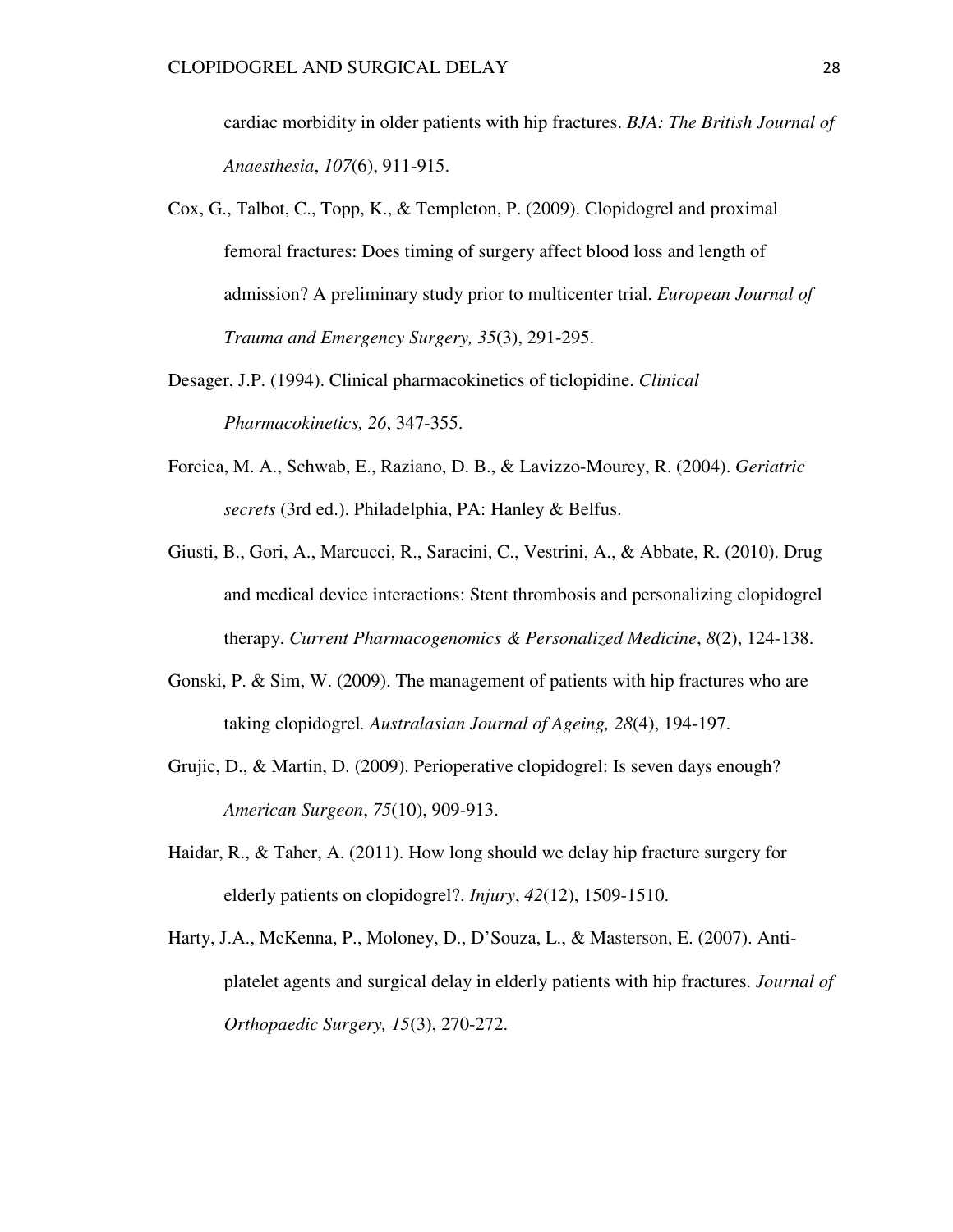- Himes, C. L. (2001). Elderly Americans. *Population Bulletin, 65*(4), 3-40. Retrieved from ABI/INFORM Global.
- "Hip fractures and dislocations." *Emergencies in Clinical Radiology*. Oxford Medicine Online, n.d. http://emradiol.oxfordtextbookofmedicine.com/cgi/content/citation /1/1/med-9780199238439-div1-98/FIG79
- Johansen, A., White, J., & Turk, A. (2008). Clopidogrel therapy Implications for hip fracture surgery. *Injury*, *39*(10), 1188-1190.
- Joseph, J.J., Pillai, A., & Bramley, D. (2007). Clopidogrel in orthopaedic patients: A review of current practice in Scotland. *Thrombosis Journal, 5*(6).
- Khan, S.K., Kalra, S., Khanna, A., Thiruvengada, M.M., & Parker, M.J. (2009). Timing of surgery for hip fractures: A systematic review of 52 published studies involving 291,413 patients. *Injury, 40*(7), 692-697.
- Khatib, Y., Isaacs, J., Walsh, N., Walton, J., & Moinar, R. (2011). Hip fracture surgery and clopidogrel: Is it safe to operate without delay? *Journal of Orthopaedics*, *8*(1).
- Klotz, U. (2009). Pharmacokinetics and drug metabolism in the elderly. *Drug Metabolism Reviews, 41*(2), 67-76.
- Knickman, J. & Snell, E. (2002). The 2030 problem: Caring for aging baby boomers. *Health Services Research, 37*(4), 849-884.
- Koval, K. (2004). A clinical pathway for hip fractures in the elderly. *Techniques in Orthopaedics, 19*(3), 181-186.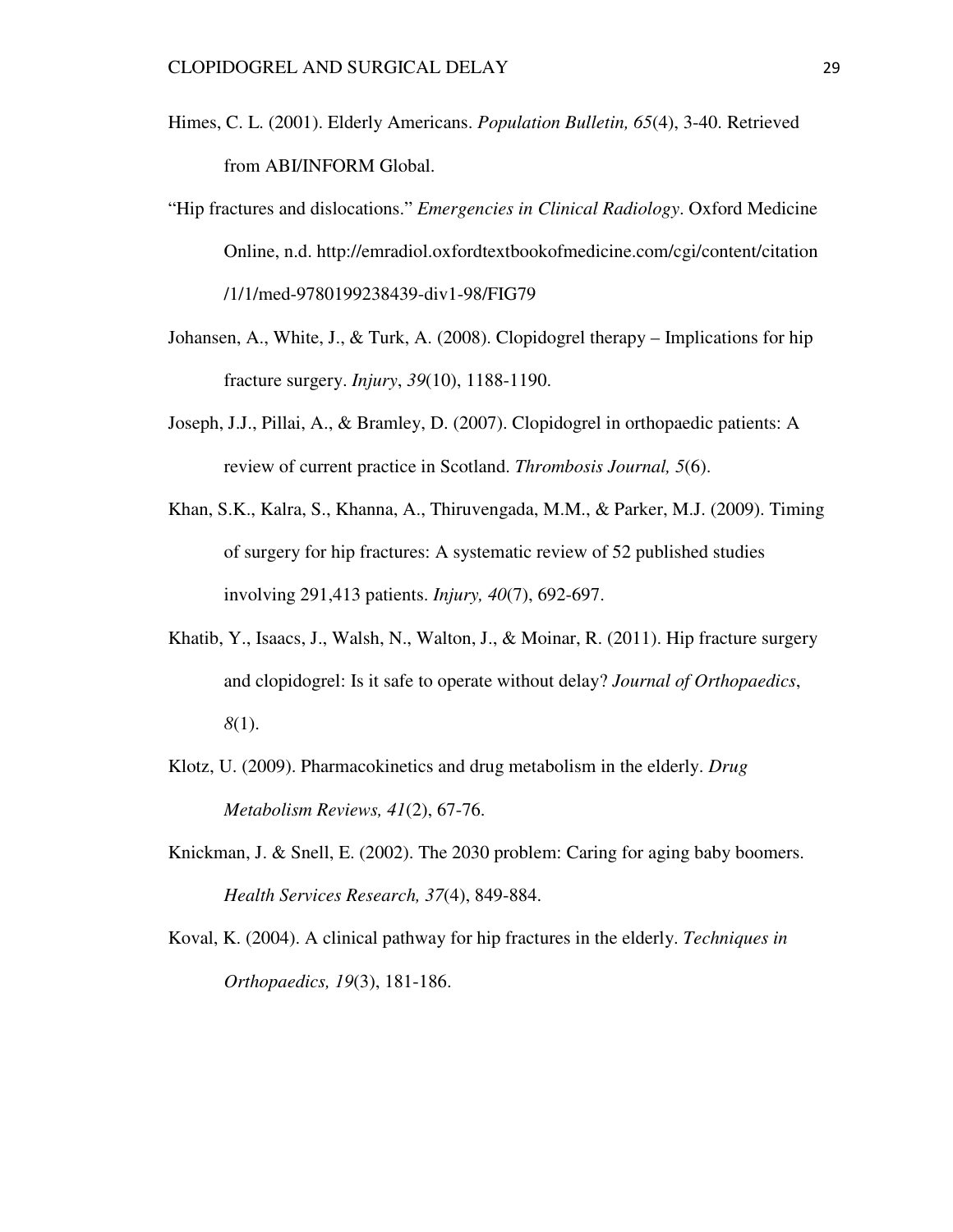- Lavelle, W.F., Demers Lavelle, E.A., Uhl, R. (2008). Operative delay for orthopedic patients on clopidogrel (Plavix): A complete lack of consensus. *The Journal of Trauma: Injury, Infection, and Critical Care, 64*(4), 996-1000.
- Leonidou, A., Cam, N.B., & Chambers, I.R. (2010). Femoral neck fractures in patients on clopidogrel. The effect of delaying surgery and the introduction of the new SIGN guidelines. *The Surgeon, 9*(6), 318-321.
- Leung, F., Lau, T.W., Kwan, K., Chow, S.P. & Kung, A.W.C. (2010). Does timing of surgery matter in fragility hip fractures? *Osteoporos Int, 21*(4), 529-534.
- Lewis, M. M., Heitkemper, S. L., O'Brien, P. G., Dirksen, S. R., & Bucher, L. D. (2009). *Medical-surgical nursing – Single volume text and study guide package: Assessment and management of clinical problems* (7th ed.). St Louis, Missouri: Mosby.
- Maheshwari, R., Acharya, M., Monda, M., & Pandey, R. (2011). Factors influencing mortality in patients on antiplatelet agents presenting with proximal femoral fractures. *Journal of Orthopaedic Surgery, 19*(3), 314-316.
- Marks, R., Allergrant, J.P., MacKenzie, C.R., & Lane, J.M. (2003). Hip fractures among the elderly: Causes, consequences, and control. *Ageing Research Reviews, 2*(1), 57-93.
- Mercado, D.L., & Petty, B.G. (2003). Perioperative medication management. *The Medical Clinics of North America, 87*(1), 37-55.
- Obideyi, A. A., Griffiths, R. R., & Parker, M. M. (2008). Acute fractured neck of femur fixation in patients on clopidogrel. *Anaesthesia*, *63*(11), 1270.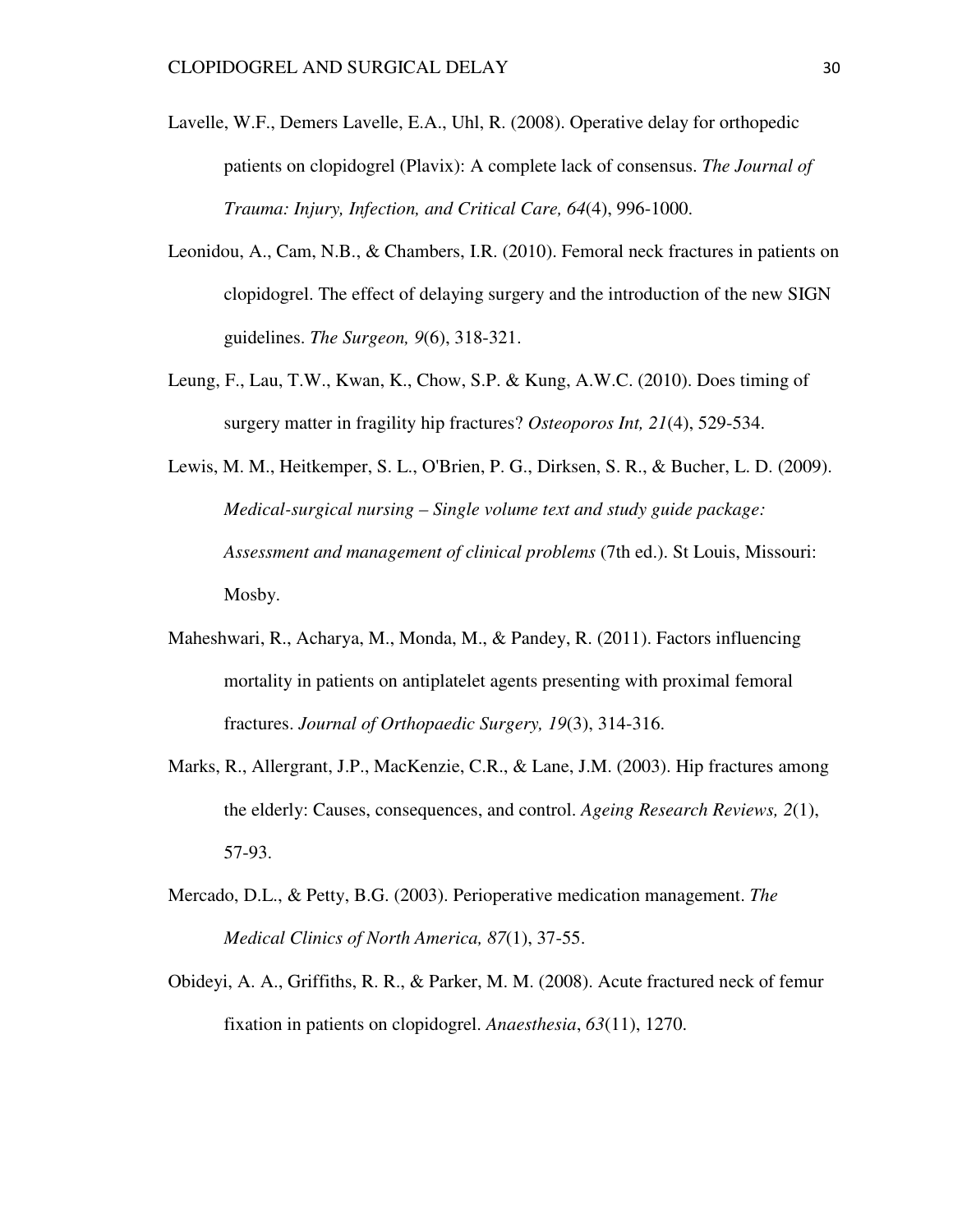Plavix 75mg Film-Coated Tablets - Summary of Product Characteristics (SPC). (2012). *medicines.ie – medicines information online*. Retrieved from http://www.medicines.ie/medicine/4235/SPC/Plavix++%28sanofiaventis+Bristol-Myers+Squibb+SNC%29/#CLINICAL\_PRECAUTIONS

- Shiga, T., Wajima, Z., & Ohe, Y. (2008). Is operative delay associated with increased mortality of hip fracture patients? Systematic review, meta-analysis, and metaregression. *Canadian Journal of Anesthesiology, 55*(3), 146-154.
- Siegmeth, A.W., Gurusamy, K., & Parker, M.J. (2005). Delay to surgery prolongs hospital stay in patients with fractures of the proximal femur*. Journal of Bone and Joint Surgery, 87*(8), 1123-1126.
- Simunovic, N., Devereaux, P. J., & Bhandari, M. (2011). Surgery for hip fractures: Does surgical delay affect outcomes? *Indian Journal of Orthopaedics*, *45*(1), 27-32.
- Skinner, H. B. (2003). *Current diagnosis & treatment in orthopedics* (3rd ed.). New York: Lange Medical Books/McGraw-Hill Medical Pub. Div.
- Smith, E., Parvizi, J., & Purtill, J. (2011). Delayed surgery for patients with femur and hip fractures-risk of deep venous thrombosis. *Journal of Trauma*, *70*(6), E113-6.
- Steele, M.J., Fox, J.S., Fletcher, J.P., Grigg, L.E., & Bell, G. (2011). Clopidogrel dilemma for orthopedic surgeons. *ANZ Journal of Surgery, 81*, 774-784.
- Sterling, R. S. (2011). Gender and race/ethnicity differences in hip fracture incidence, morbidity, mortality, and function. *Clinical Orthopaedics & Related Research*, *469*(7), 1913-1918.